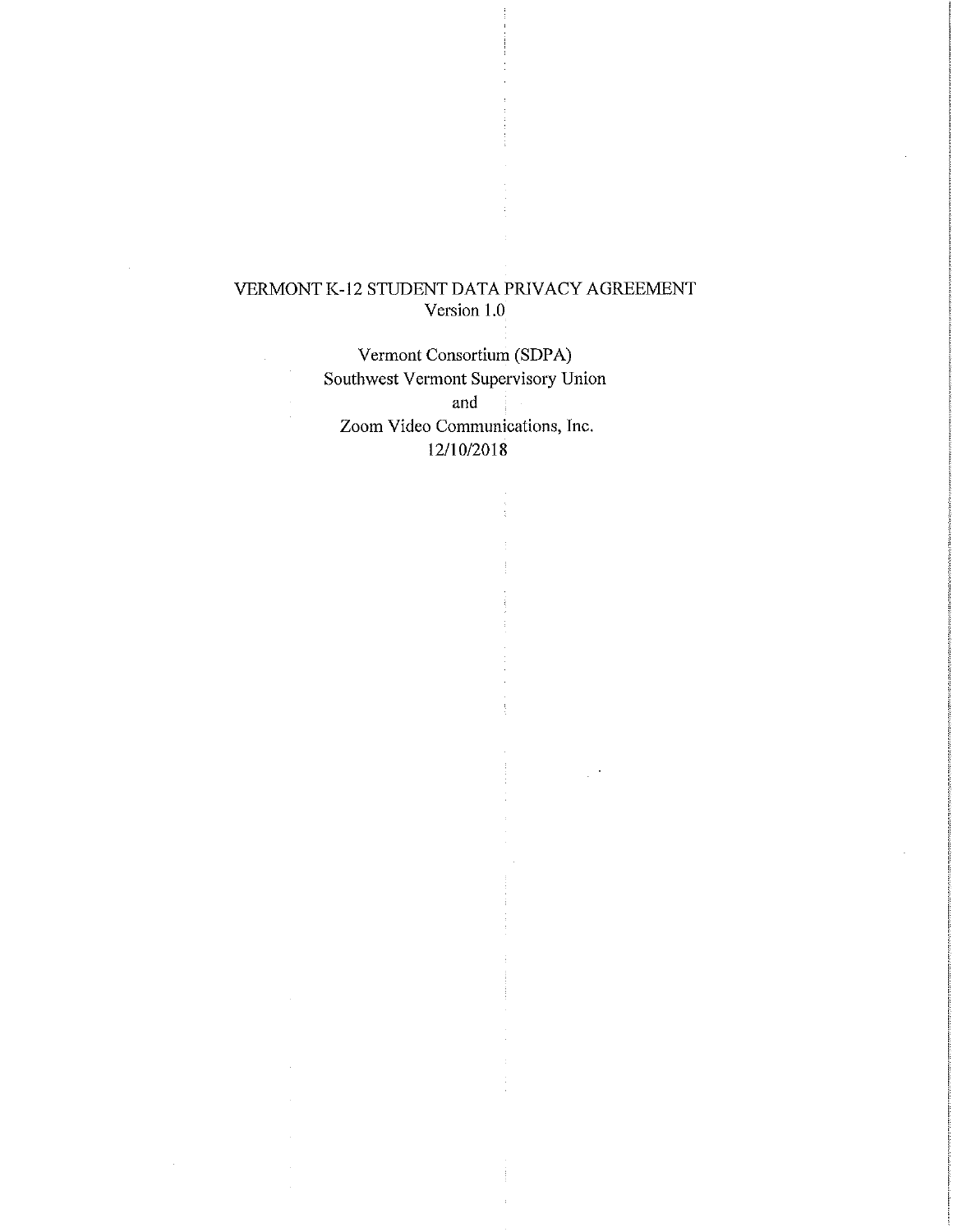This Vermont Student Data Privacy Agreement ("DPA") is entered into by and between the Southwest Vermont Supervisory Union (hereinafter referred to as "LEA") and ZOOM Video Communications, Inc. (hereinafter referred to as "Provider") on 12/10/2018. The Parties agree to the terms as stated herein.

### **RECITALS**

WHEREAS, the Provider has agreed to provide the Local Education Agency ("LEA") with certain digital educational services ("Services") pursuant to a contract dated 12/10/2018 ("Service Agreement"; and

WHEREAS, in order to provide the Services described in the Service Agreement, the Provider may receive or create and the LEA may provide documents or data that are covered by several federal statutes, among them, the Family Educational Rights and Privacy Act ("FERPA") at 20 U.S.C. 1232g (34 CFR Part 99), Children's Online Privacy Protection Act ("COPPA"), 15 U.S.C. 6501-6506; and the Protection of Pupil Rights Amendment ("PPRA") 20 U.S.C. 1232h; and

**WHEREAS**, this Agreement complies with Vermont laws and Federal Law.

**WHEREAS**, for the purposes of this DPA, Provider is a school official with legitimate educational interests in accessing educational records pursuant to the Service Agreement; and

**WHEREAS**, the Parties wish to enter into this DPA to ensure that the Service Agreement conforms to the requirements of the privacy laws referred to above and to establish implementing procedures and duties; and

WHEREAS, the Provider may, by signing the "General Offer of Privacy Terms" (Exhibit "E"), agree to allow other LEAs the opportunity to accept and enjoy the benefits of this DPA for the Services described herein, without the need to negotiate terms in a separate DPA.

**NOW THEREFORE,** for good and valuable consideration, the parties agree as follows:

## **ARTICLE I: PURPOSE AND SCOPE**

1. **Purpose of DPA.** The purpose of this DPA is to describe the duties and responsibilities to protect student data transmitted to Provider from the LEA pursuant to the Service Agreement, including compliance with all applicable statutes, including the FERPA, PPRA, COPPA, and other applicable Vermont State laws, all as may be amended from time to time. In performing these services, the Provider shall be considered a School Official with a legitimate educational interest, and performing services otherwise provided by the LEA. With respect to the use and maintenance of Student Data, Provider shall be under the direct control and supervision of the LEA.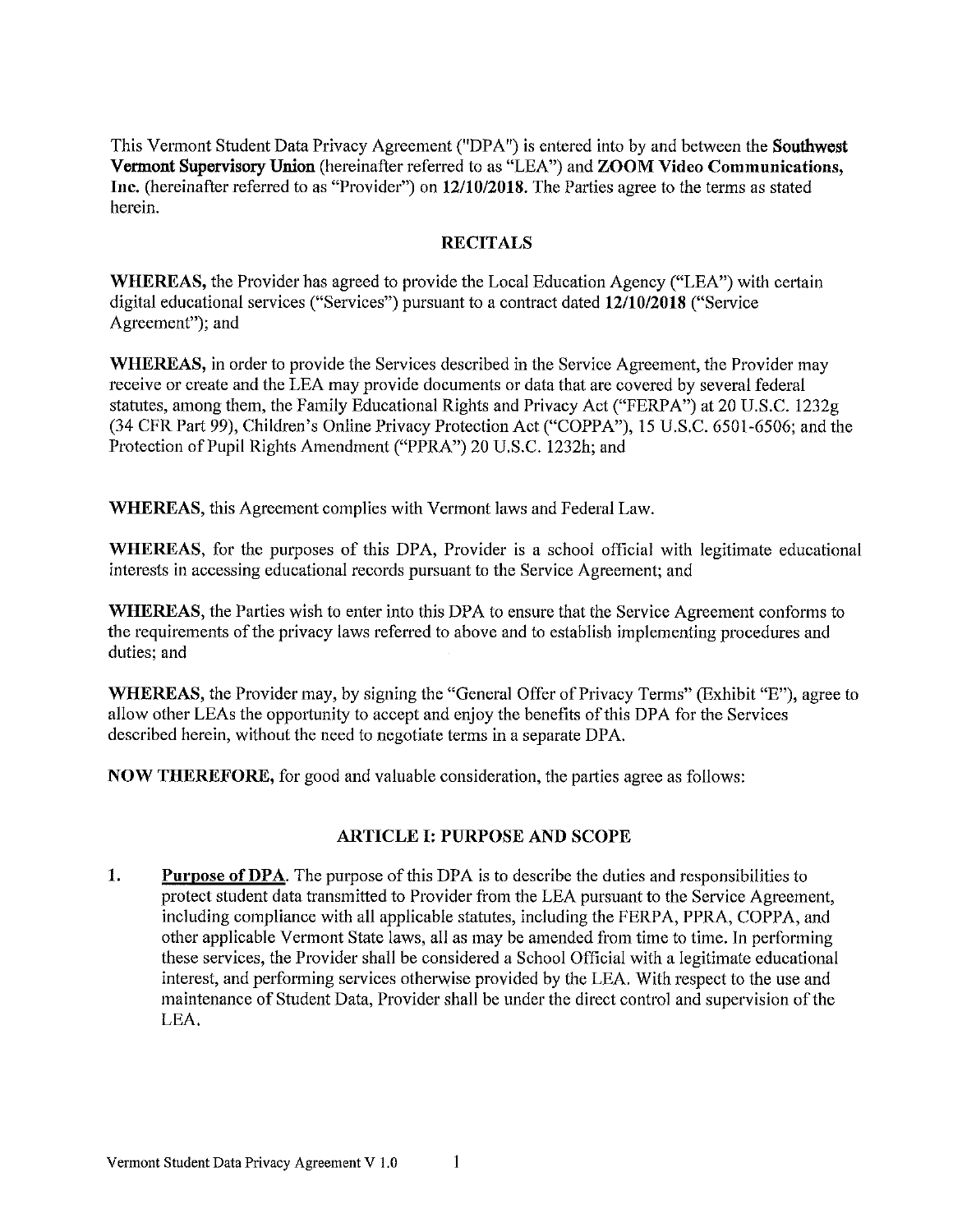2. Nature of Services Provided. The Provider has agreed to provide the following digital educational products and services described below and as may be further outlined in Exhibit "A" hereto:

# [Insert Brief Description of Services]

- 3. Student Data to Be Provided. The Parties shall indicate the categories of student data to be provided in the Schedule of Data, attached hereto as Exhibit "B"
- 4. DPA Definitions. The definition of terms used in this DPA is found in Exhibit "C". In the event of a conflict, definitions used in this DPA shall prevail over term used in the Service Agreement.

## ARTICLE II: DATA OWNERSHIP AND AUTHORIZED ACCESS

- 1. Student Data Property of LEA. All Student Data transmitted to the Provider pursuant to the Service Agreement is and will continue to be the property of and under the control of the LEA. The Provider further acknowledges and agrees that all copies of such Student Data transmitted to the Provider, including any modifications or additions or any portion thereof from any source, are subject to the provisions of this Agreement in the same manner as the original Student Data. The Parties agree that as between them, all rights, including all intellectual property rights in and to Student Data contemplated per the Service Agreement shall remain the exclusive property of the LEA. For the purposes of FERPA, the Provider shall be considered a School Official, under the control and direction of the LEAs as it pertains to the use of Student Data notwithstanding the above. Provider may transfer pupil-generated content to a separate account, according to the procedures set forth below.
- 2. Parent Access. LEA shall establish reasonable procedures by which a parent, legal guardian, or eligible student may review Student Data in the pupil's records, correct erroneous information, and procedures for the transfer of pupil-generated content to a personal account, consistent with the functionality of services. Provider shall respond in a timely manner (and no later than 45 days from the date of the request) to the LEA's request for Student Data in a pupil's records held by the Provider to view or correct as necessary. In the event that a parent of a pupil or other individual contacts the Provider to review any of the Student Data accessed pursuant to the Services, the Provider shall refer the parent or individual to the LEA, who will follow the necessary and proper procedures regarding the requested information.
- 3. Separate Account. If pupil generated content is stored or maintained by the Provider as part of the Services described in Exhibit "A", Provider shall, at the request of the LEA, transfer said pupil generated content to a separate student account upon termination of the Service Agreement; provided, however, such transfer shall only apply to pupil generated content that is severable from the Service.
- 4. Third Party Request. Should a Third Party, including law enforcement and government entities, contact Provider with a request for data held by the Provider pursuant to the Services,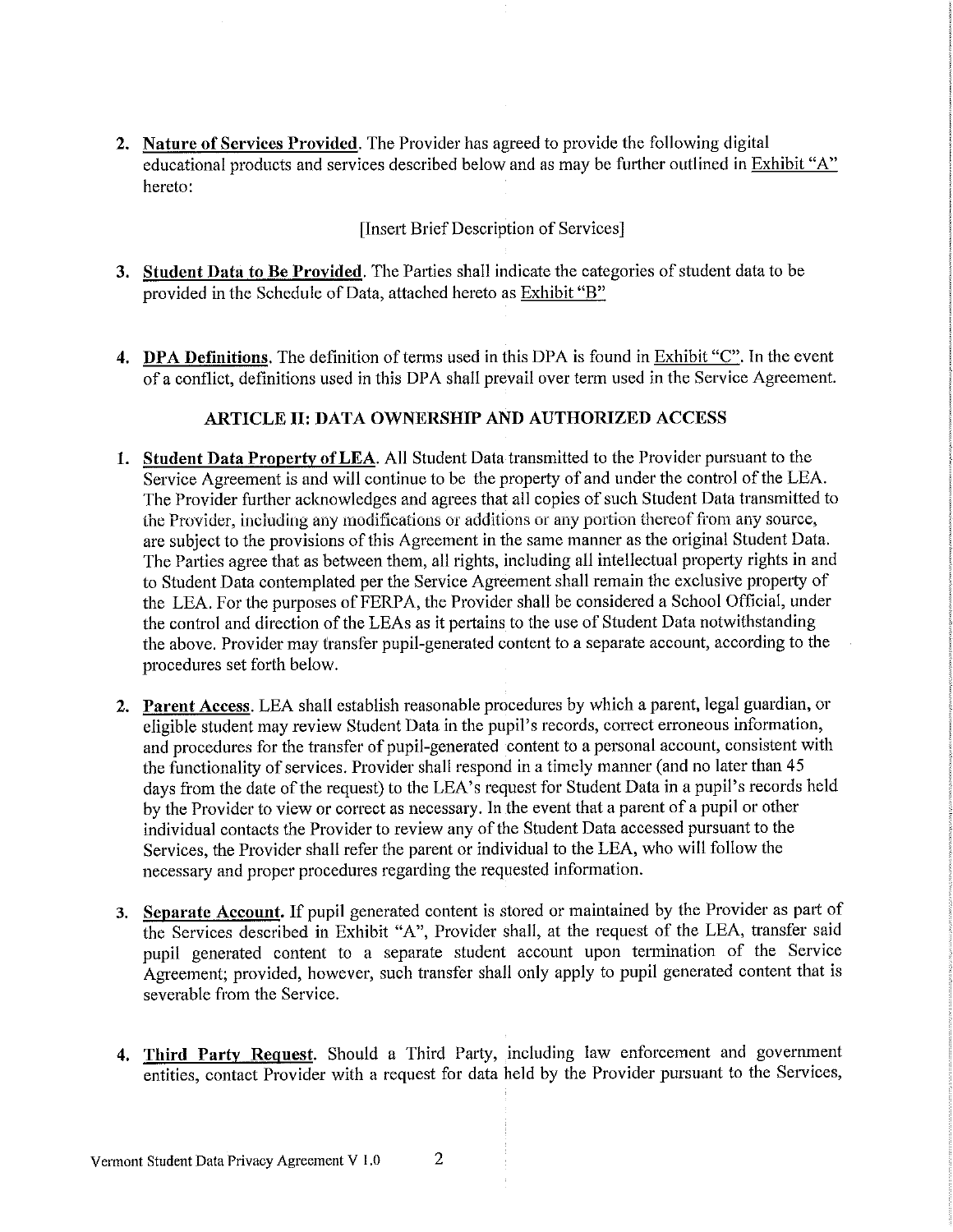the Provider, unless prohibited by law shall redirect the Third Party to request the data directly from the LEA. Provider shall notify the LEA in advance of a compelled disclosure to a Third Party.

5. Subprocessors. Provider shall enter into written agreements with all Subprocessors performing functions pursuant to the Service Agreement, whereby the Subprocessors agree to protect Student Data in manner consistent with the terms of this DPA.

### **ARTICLE III: DUTIES OF LEA**

- 1. Privacy Compliance. LEA shall provide data for the purposes of the Service Agreement in compliance with FERPA, COPPA, PPRA, and all other privacy statutes.
- 2. Annual Notification of Rights. If the LEA has a policy of disclosing education records under FERPA (34 CFR  $\S$  99.31 (a) (1)), LEA shall include a specification of criteria for determining who constitutes a school official and what constitutes a legitimate educational interest in its Annual notification of rights,
- 3. Reasonable Precautions. LEA shall take reasonable precautions to secure usernames, passwords, and any other means of gaining access to the services and hosted data.
- 4. Unauthorized Access Notification. LEA shall notify Provider promptly of any known or suspected unauthorized access. LEA will assist Provider in any efforts by Provider to investigate and respond to any unauthorized access.

## **ARTICLE IV: DUTIES OF PROVIDER**

- **1. Privacy Compliance.** The Provider shall comply with all applicable State and Federal laws and regulations pertaining to data privacy and security, including FERPA, COPPA, PPRA, and all other privacy statutes.
- 2. Authorized Use. The data shared pursuant to the Service Agreement, including persistent unique identifiers, shall be used for no purpose other than the Services stated in the Service Agreement and/or otherwise authorized under the statutes referred to in subsection (1), above. Provider also acknowledges and agrees that it shall not make any re-disclosure of any Student Data or any portion thereof, including without limitation, meta data, user content or other non-public information and/or personally identifiable information contained in the Student Data, without the express written consent of the LEA.
- 3. Employee Obligation. Provider shall require all employees and agents who have access to Student Data to comply with all applicable provisions of this DPA with respect to the data shared under the Service Agreement.
- 4. No Disclosure. De-identified information may be used by the Provider for the purposes of development, research, and improvement of educational sites, services, or applications, as any other member of the public or party would be able to use de-identified data pursuant to 34 CFR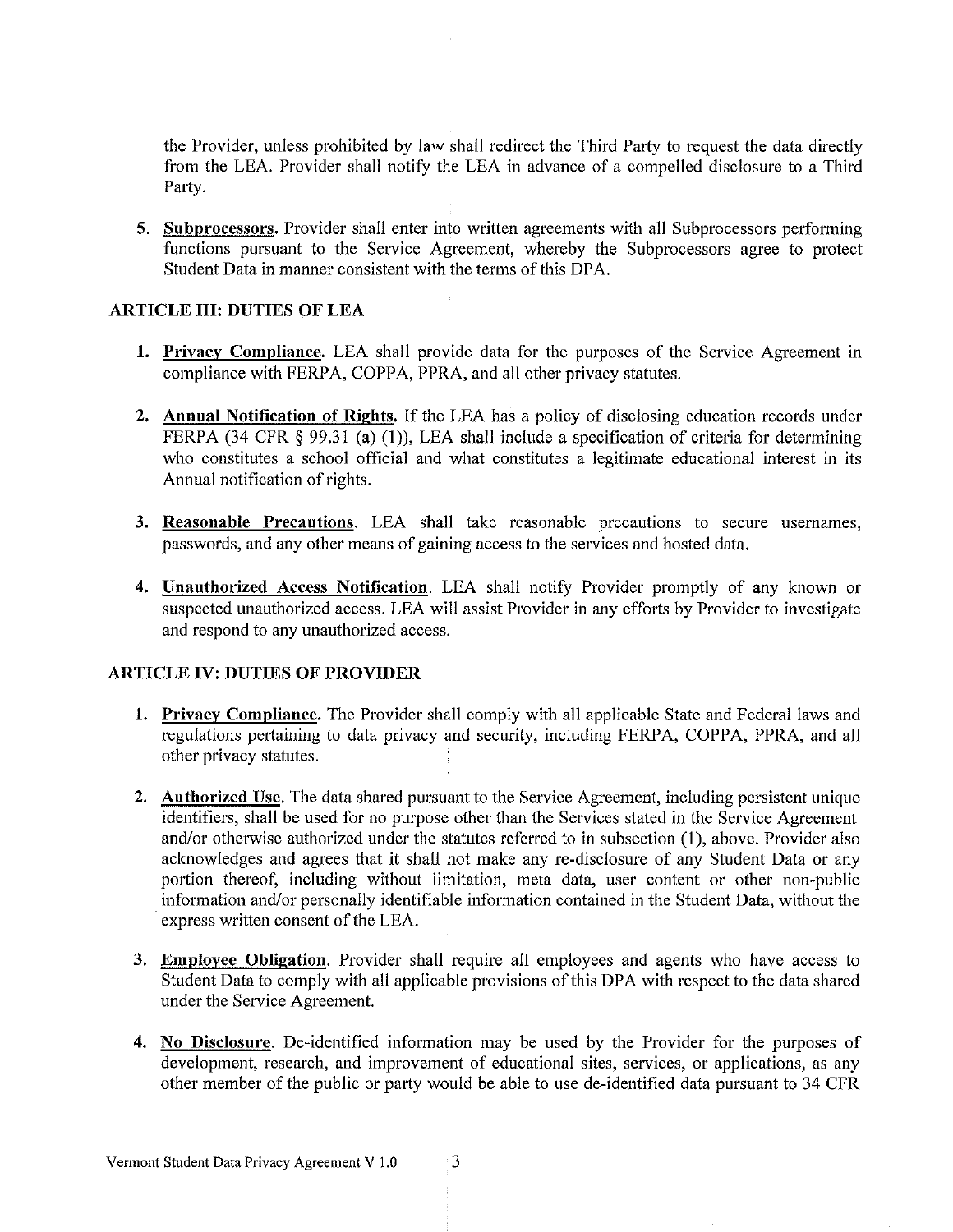99.31(b). Provider agrees not to attempt to re-identify de-identified Student Data and not to transfer de-identified Student Data to any party unless (a) that party agrees in writing not to attempt re-identification, and (b) prior written notice has been given to LEA who has provided prior written consent for such transfer. Provider shall not copy, reproduce or transmit any data obtained under the Service Agreement and/or any portion thereof, except as necessary to fulfill the Service Agreement.

- 5. Disposition of Data. Upon written request and in accordance with the applicable terms in subsection a or b, below, Provider shall dispose or delete all Student Data obtained under the Service Agreement when it is no longer needed for the purpose for which it was obtained. Disposition shall include (1) the shredding of any hard copies of any Student Data; (2) Erasing; or (3) Otherwise modifying the personal information in those records to make it unreadable or indecipherable by human or digital means. Nothing in the Service Agreement authorizes Provider to maintain Student Data obtained under the Service Agreement beyond the time period reasonably needed to complete the disposition. Provider shall provide written notification to LEA when the Student Data has been disposed. The duty to dispose of Student Data shall not extend to data that has been de-identified or placed in a separate Student account, pursuant to the other terms of the DPA. The LEA may employ a "Request for Return or Deletion of Student Data" form, a copy of which is attached hereto as Exhibit "D". Upon receipt of a request from the LEA, the Provider will immediately provide the LEA with any specified portion of the Student Data within ten (10) calendar days of receipt of said request.
	- a. Partial Disposal During Term of Service Agreement. Throughout the Term of the Service Agreement, LEA may request partial disposal of Student Data obtained under the Service Agreement that is no longer needed. Partial disposal of data shall be subject to LEA's request to transfer data to a separate account, pursuant to Article II, section 3, above.
	- b. Complete Disposal Upon Termination of Service Agreement. Upon Termination of the Service Agreement Provider shall dispose or delete all Student Data obtained under the Service Agreement. Prior to disposition of the data, Provider shall notify LEA in writing of its option to transfer data to a separate account, pursuant to Article II, section 3, above. In no event shall Provider dispose of data pursuant to this provision unless and until Provider has received affirmative written confirmation from LEA that data will not be transferred to a separate account.
- 6. Advertising Prohibition. Provider is prohibited from using or selling Student Data to (a) market or advertise to students or families/guardians; (b) inform, influence, or enable marketing, advertising, or other commercial efforts by a Provider; (c) develop a profile of a student, family member/guardian or group, for any commercial purpose other than providing the Service to LEA; or (d) use the Student Data for the development of commercial products or services, other than as necessary to provide the Service to LEA. This section does not prohibit Provider from using Student Data for adaptive learning or customized student learning purposes.

 $\overline{4}$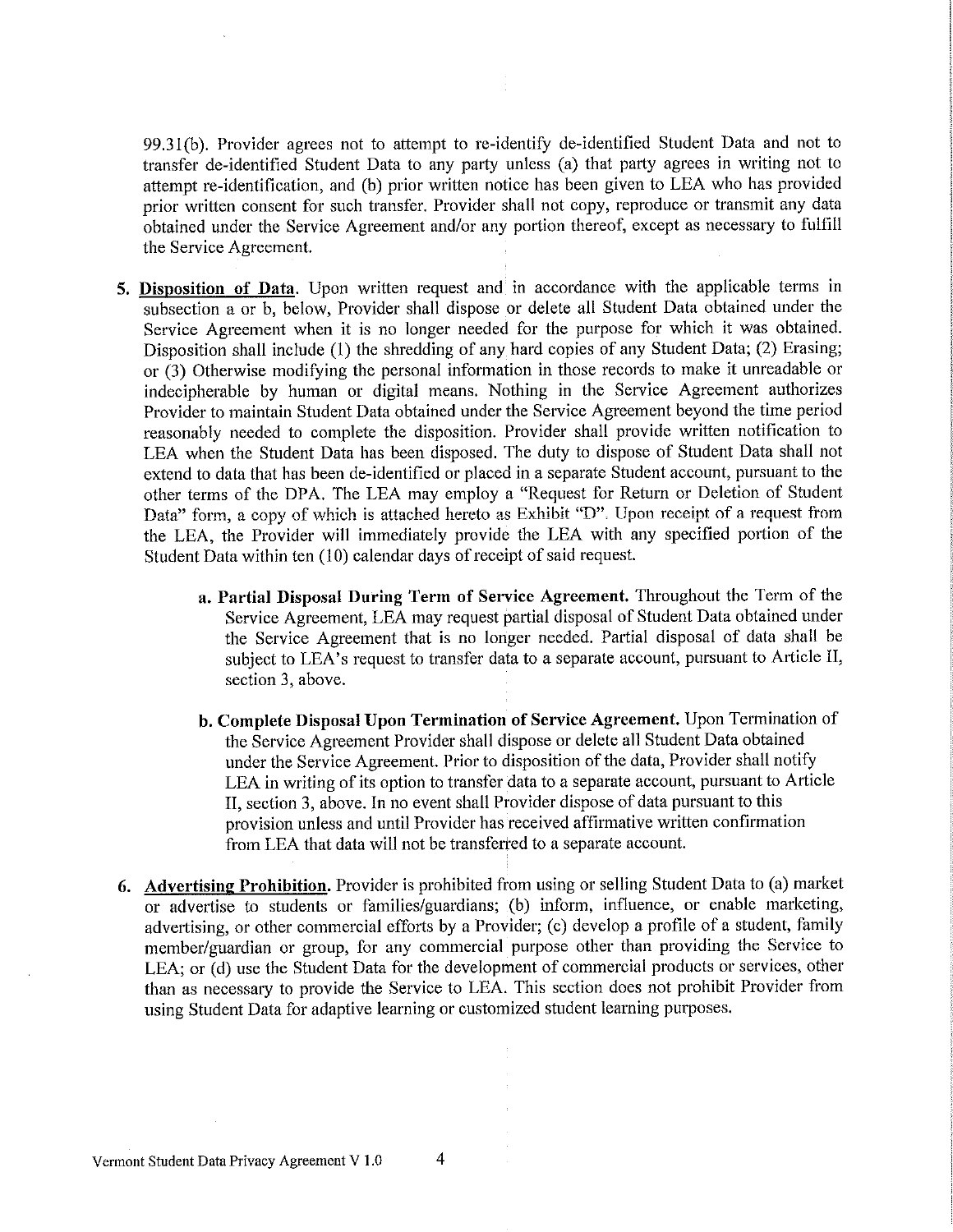## **ARTICLE V: DATA PROVISIONS**

- 1. Data Security. The Provider agrees to abide by and maintain adequate data security measures, consistent with industry standards and technology best practices, to protect Student Data from unauthorized disclosure or acquisition by an unauthorized person. The general security duties of Provider are set forth below. Provider may further detail its security programs and measures in Exhibit "F" hereto. These measures shall include, but are not limited to:
	- a. Passwords and Employee Access. Provider shall secure usernames, passwords, and any other means of gaining access to the Services or to Student Data, at a level suggested by the applicable standards, as set forth in Article 4.3 of NIST 800-63-3. Provider shall only provide access to Student Data to employees or contractors that are performing the Services. Employees with access to Student Data shall have signed confidentiality agreements regarding said Student Data. All employees with access to Student Records shall be subject to criminal background checks in compliance with state and local ordinances.
	- b. Destruction of Data. Provider shall destroy or delete all Student Data obtained under the Service Agreement when it is no longer needed for the purpose for which it was obtained or transfer said data to LEA or LEA's designee, according to the procedure identified in Article IV, section 5, above. Nothing in the Service Agreement authorizes Provider to maintain Student Data beyond the time period reasonably needed to complete the disposition.
	- c. Security Protocols. Both parties agree to maintain security protocols that meet industry standards in the transfer or transmission of any data, including ensuring that data may only be viewed or accessed by parties legally allowed to do so. Provider shall maintain all data obtained or generated pursuant to the Service Agreement in a secure digital environment and not copy, reproduce, or transmit data obtained pursuant to the Service Agreement, except as necessary to fulfill the purpose of data requests by LEA.
	- d. Employee Training. The Provider shall provide periodic security training to those of its employees who operate or have access to the system. Further, Provider shall provide LEA with contact information of an employee who LEA may contact if there are any security concerns or questions.
	- **e.** Security Technology. When the service is accessed using a supported web browser, Provider shall employ industry standard measures to protect data from unauthorized access. The service security measures shall include server authentication and data encryption. Provider shall host data pursuant to the Service Agreement in an environment using a firewall that is updated according to industry standards.
	- f. Security Coordinator. If different from the designated representative identified in Article VII, section 5, Provider shall provide the name and contact information of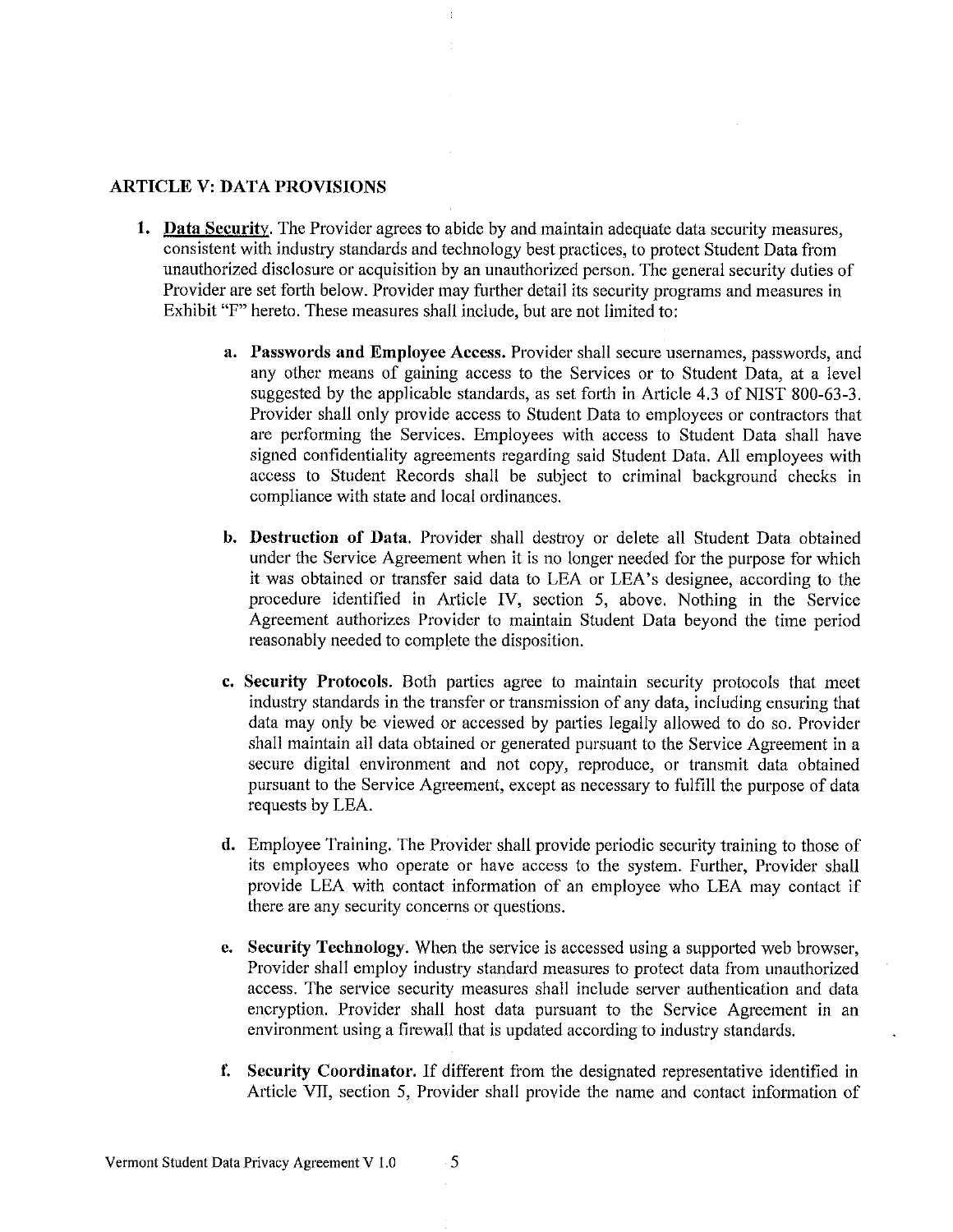Provider's Security Coordinator for the Student Data received pursuant to the Service Agreement.

- g. Subprocessors Bound. Provider shall enter into written agreements whereby Subprocessors agree to secure and protect Student Data in a manner consistent with the terms of this Article V. Provider shall periodically conduct or review compliance monitoring and assessments of Subprocessors to determine their compliance with this Article.
- **h. Periodic Risk Assessment.** Provider further acknowledges and agrees to conduct digital and physical periodic (no less than semi-annual) risk assessments and remediate any identified security and privacy vulnerabilities in a timely manner.

2. Data Breach. In the event that Student Data is accessed or obtained by an unauthorized individual, Provider shall provide notification to LEA within a reasonable amount of time of the incident, and not exceeding forty eight (48) hours. Provider shall follow the following process:

- a. The security breach notification shall be written in plain language, shall be titled "Notice of Data Breach," and shall present the information described herein under the following headings: "What Happened," "What Information Was Involved," "What We Are Doing," "What You Can Do," and "For More Information." Additional information may be provided as a supplement to the notice.
- b. The security breach notification described above in section  $2(a)$  shall include, at a minimum, the following information:
	- i. The name and contact information of the reporting LEA subject to this section.
	- ii. A list of the types of personal information that were or are reasonably believed to have been the subject of a breach.
	- iii. If the information is possible to determine at the time the notice is provided, then either  $(1)$  the date of the breach,  $(2)$  the estimated date of the breach, or  $(3)$  the date range within which the breach occurred. The notification shall also include the date of the notice.
	- iv. Whether the notification was delayed as a result of a law enforcement investigation, if that information is possible to determine at the time the notice is provided.
	- v. A general description of the breach incident, if that information is possible to determine at the time the notice is provided.
- c. At LEA's discretion, the security breach notification may also include any of the following:
	- i. Information about what the agency has done to protect individuals whose information has been breached.
	- **ii.** Advice on steps that the person whose information has been breached may take to protect himself or herself.

6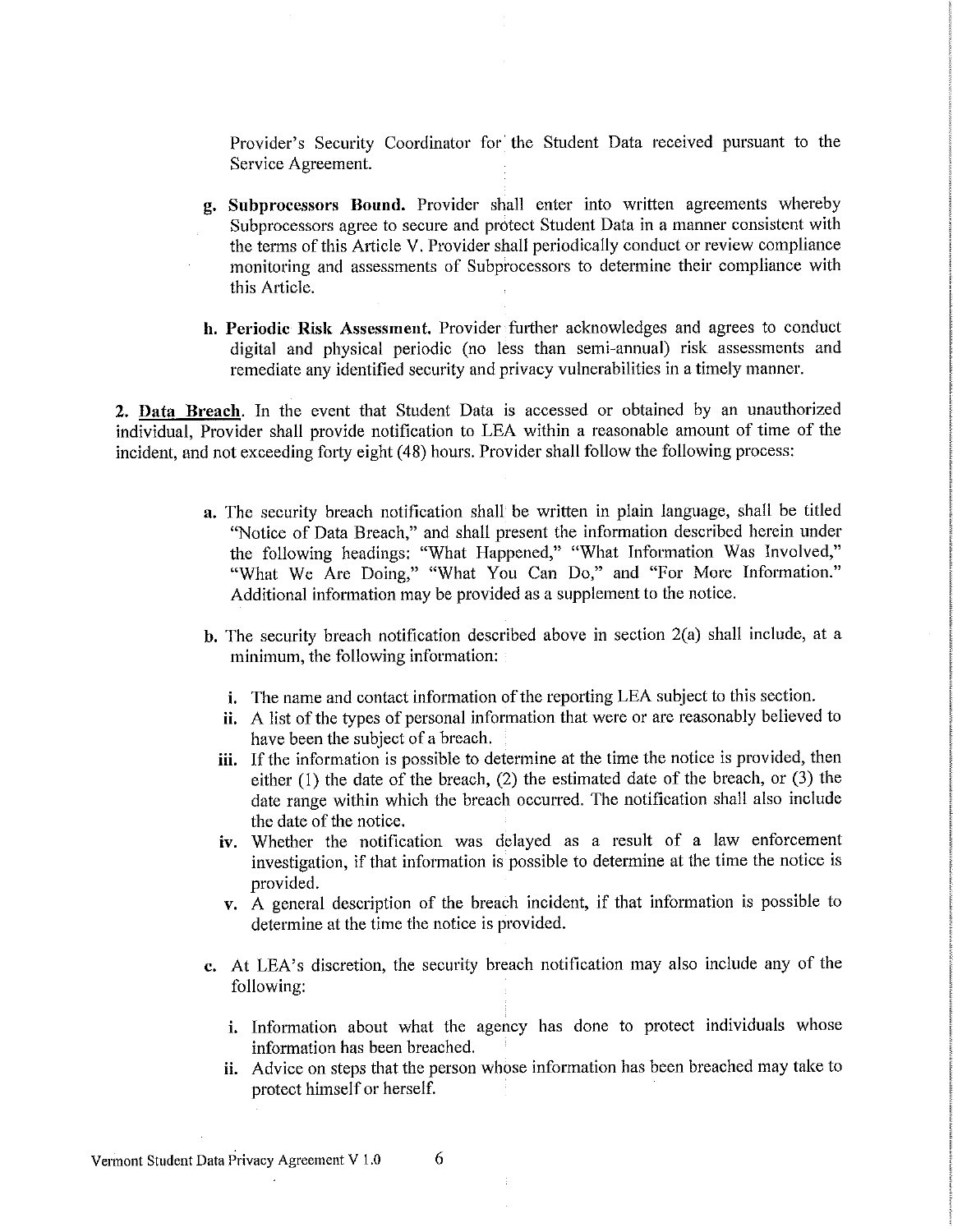- d. Provider agrees to adhere to all requirements in applicable State and in federal law with respect to a data breach related to the Student Data, including, when appropriate or required, the required responsibilities and procedures for notification and mitigation of any such data breach.
- **e.** Provider further acknowledges and agrees to have a written incident response plan that reflects best practices and is consistent with industry standards and federal and state law for responding to a data breach, breach of security, privacy incident or unauthorized acquisition or use of Student Data or any portion thereof, including personally identifiable information and agrees to provide LEA, upon request, with a copy of said written incident response plan.
- f. Provider is prohibited from directly contacting parent, legal guardian or eligible pupil unless expressly requested by LEA. If LEA requests Provider's assistance providing notice of unauthorized access, and such assistance is not unduly burdensome to Provider, Provider shall notify the affected parent, legal guardian or eligible pupil of the unauthorized access, which shall include the information listed in subsections (b) and (c), above. If requested by LEA, Provider shall reimburse LEA for costs incurred to notify parents/families of a breach not originating from LEA's use of the Service.
- g. In the event of a breach originating from LEA's use of the Service, Provider shall cooperate with LEA to the extent necessary to expeditiously secure Student Data.

### **ARTICLE VI- GENERAL OFFER OF PRIVACY TERMS**

Provider may, by signing the attached Form of General Offer of Privacy Terms (General Offer, attached hereto as Exhibit "E"), be bound by the terms of this DPA to any other LEA who signs the acceptance on in said Exhibit. The Form is limited by the terms and conditions described therein.

## **ARTICLE VII: MISCELLANEOUS**

- **1.** Term. The Provider shall be bound by this DPA for the duration of the Service Agreement or so long as the Provider maintains any Student Data...
- 2. Termination. In the event that either party seeks to terminate this DPA, they may do so by mutual written consent so long as the Service Agreement has lapsed or has been terminated. LEA shall have the right to terminate the DPA and Service Agreement in the event of a material breach of the terms of this DPA.
- 3. Effect of Termination Survival. If the Service Agreement is terminated, the Provider shall destroy all of LEA's data pursuant to Article V, section 1(b), and Article II, section 3, above.
- 4. Priority of Agreements. This DPA shall govern the treatment of student data in order to comply with privacy protections, including those found in FERPA and all applicable privacy statutes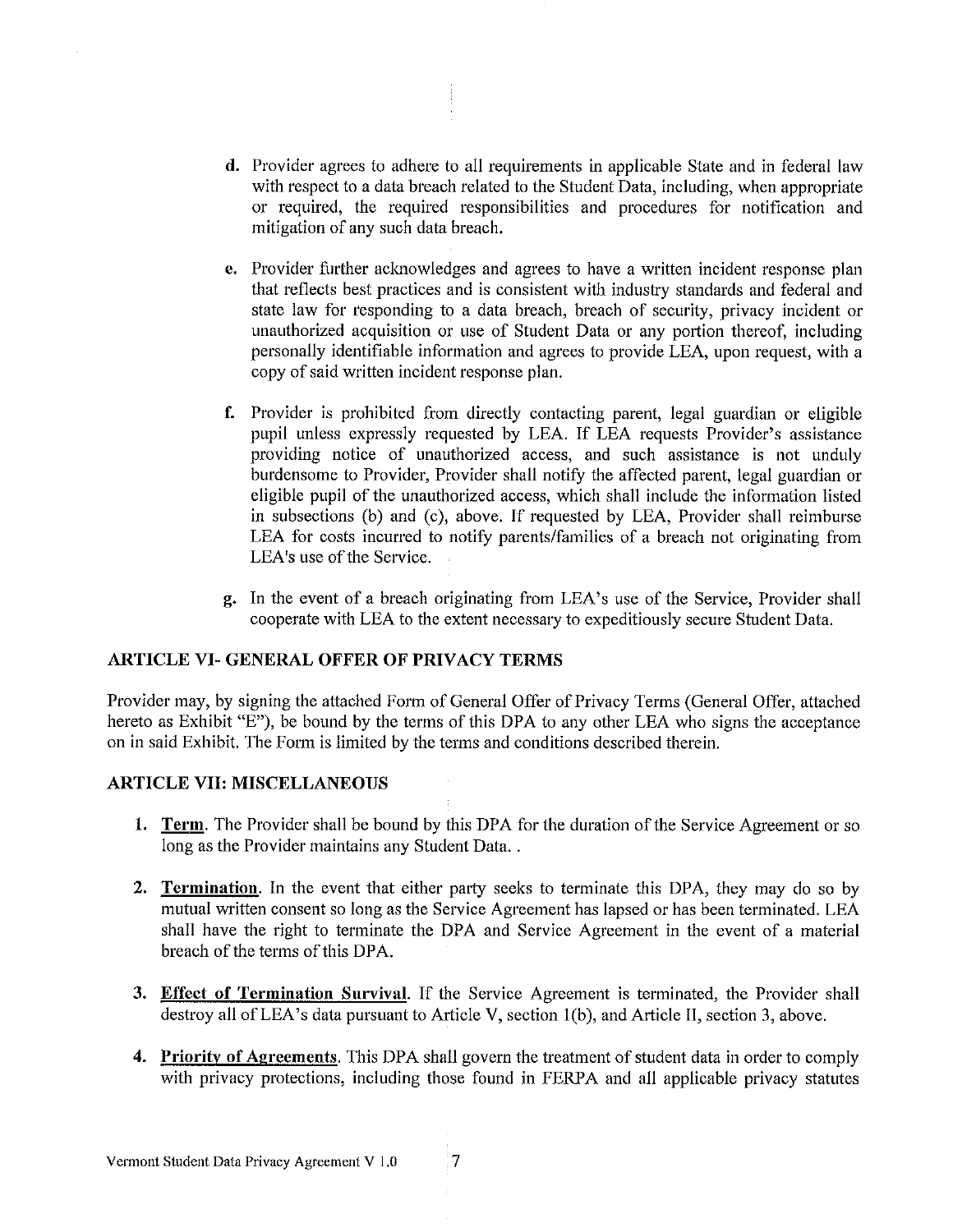identified in this DPA. In the event there is conflict between the DPA and the Service Agreement, the DPA shall apply and take precedence. Except as described in this paragraph herein, all other provisions of the Service Agreement shall remain in effect.

**5. Notice**. All notices or other communication required or permitted to be given hereunder must be in writing and given by personal delivery, or e-mail transmission (if contact information is provided for the specific mode of delivery), or first class mail, postage prepaid, sent to the designated representatives before:

## **a. Designated Representatives**

The designated representative for the LEA for this Agreement is:

Name: Frank Barnes Title: Director of Educational Technology Contact Information: fbarnes@svsu.org, 802-447-7501

The designated representative for the Provider for this Agreement is:

Name: Kari Zeni Title: Legal Compliance Lead Contact Information:  $\frac{\text{privacy}(a) \text{zoom.us}}{\text{with cc}}$  to  $\frac{\text{legal}(a) \text{zoom.us}}{\text{new} \text{with}}$ 

> **b. Notification of Acceptance of General Offer of Terms**. Upon execution of Exhibit E, General Offer of Terms, Subscribing LEA shall provide notice of such acceptance in writing and given by personal delivery, or e-mail transmission (if contact information is provided for the specific mode of delivery), or first class mail, postage prepaid, to the designated representative below.

The designated representative for the notice of acceptance of the General Offer of Privacy Terms is:

| Name:                       |  |
|-----------------------------|--|
| Title:                      |  |
| <b>Contact Information:</b> |  |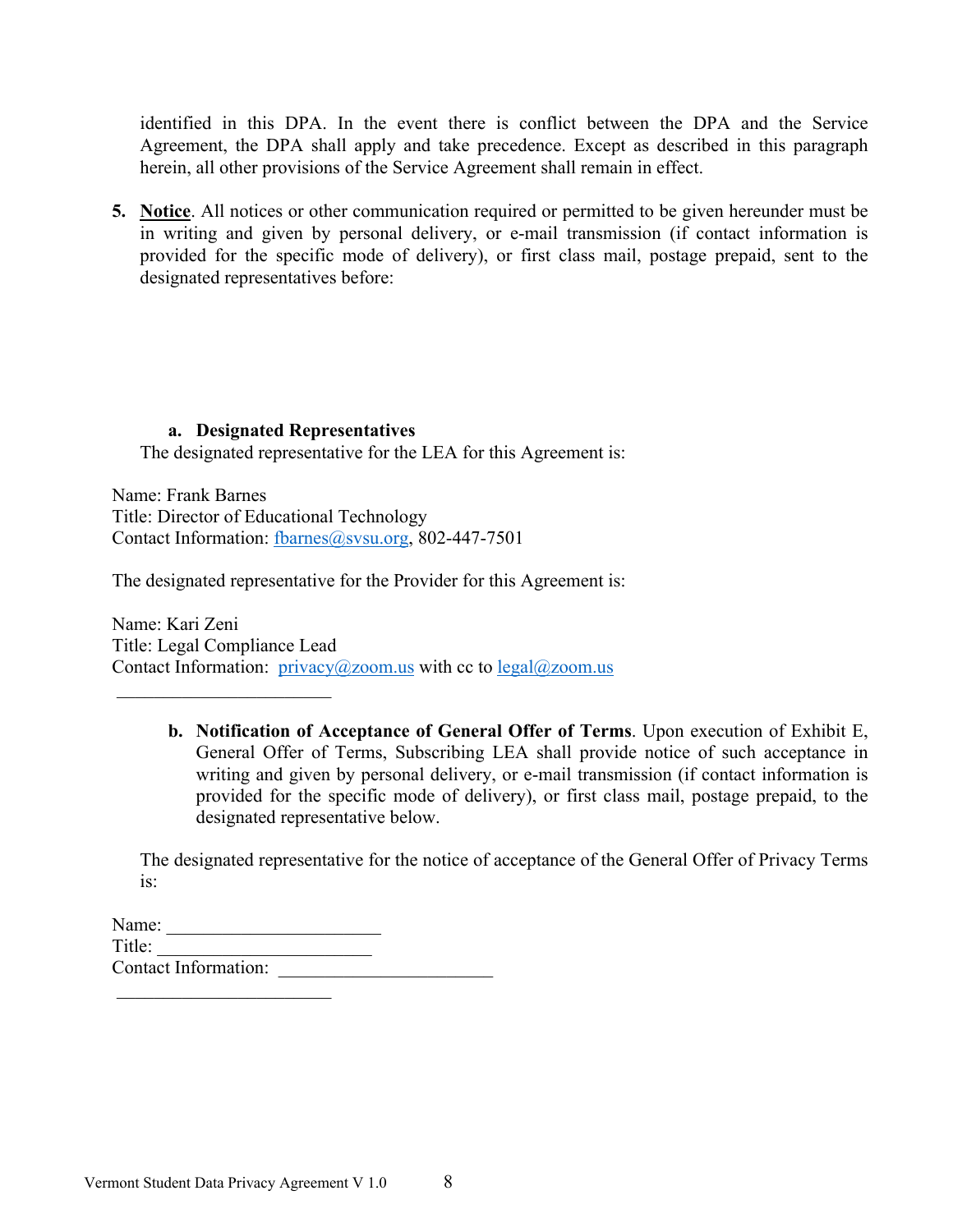- 6. Entire Agreement. This DPA constitutes the entire agreement of the parties relating to the subject matter hereof and supersedes all prior communications, representations, or agreements, oral or written, by the parties relating thereto. This DPA may be amended and the observance of any provision of this DPA may be waived (either generally or in any particular instance and either retroactively or prospectively) only with the signed written consent of both parties. Neither failure nor delay on the part of any party in exercising any right, power, or privilege hereunder shall operate as a waiver of such right, nor shall any single or partial exercise of any such right, power, or privilege preclude any further exercise thereof or the exercise of any other right, power, or privilege.
- 7. Severability. Any provision of this DPA that is prohibited or unenforceable in any jurisdiction shall, as to such jurisdiction, be ineffective to the extent of such prohibition or unenforceability without invalidating the remaining provisions of this DPA, and any such prohibition or unenforceability in any jurisdiction shall not invalidate or render unenforceable such provision in any other jurisdiction. Notwithstanding the foregoing, if such provision could be more narrowly drawn so as not to be prohibited or unenforceable in such jurisdiction while, at the same time, maintaining the intent of the parties, it shall, as to such jurisdiction, be so narrowly drawn without invalidating the remaining provisions of this DPA or affecting the validity or enforceability of such provision in any other jurisdiction.
- 8. Governing Law; Venue and Jurisdiction. This DPA will be governed by and construed in accordance with the laws of the State of Vermont, without regard to conflicts of law principles. Each party consents and submits to the sole and exclusive jurisdiction of Vermont's state and federal courts for any dispute arising out of or relating to this service agreement or the transactions contemplated hereby.
- 9. Authority. Provider represents that it is authorized to bind to the terms of this Agreement, including confidentiality and destruction of Student Data and any portion thereof contained therein, all related or associated institutions, individuals, employees or contractors who may have access to the Student Data and/or any portion thereof, or may own, lease or control equipment or facilities of any kind where the Student Data and portion thereof stored, maintained or used in any way. Provider agrees that any purchaser of the Provider shall also be bound to the Agreement.
- 10. Waiver. No delay or omission of the LEA to exercise any right hereunder shall be construed as a waiver of any such right and the LEA reserves the right to exercise any such right from time to time, as often as may be deemed expedient.
- 11. Successors Bound. This DPA is and shall be binding upon the respective successors in interest to Provider in the event of a merger, acquisition, consolidation or other business reorganization or sale of all or substantially all of the assets of such business.

# [Signature Page Follows]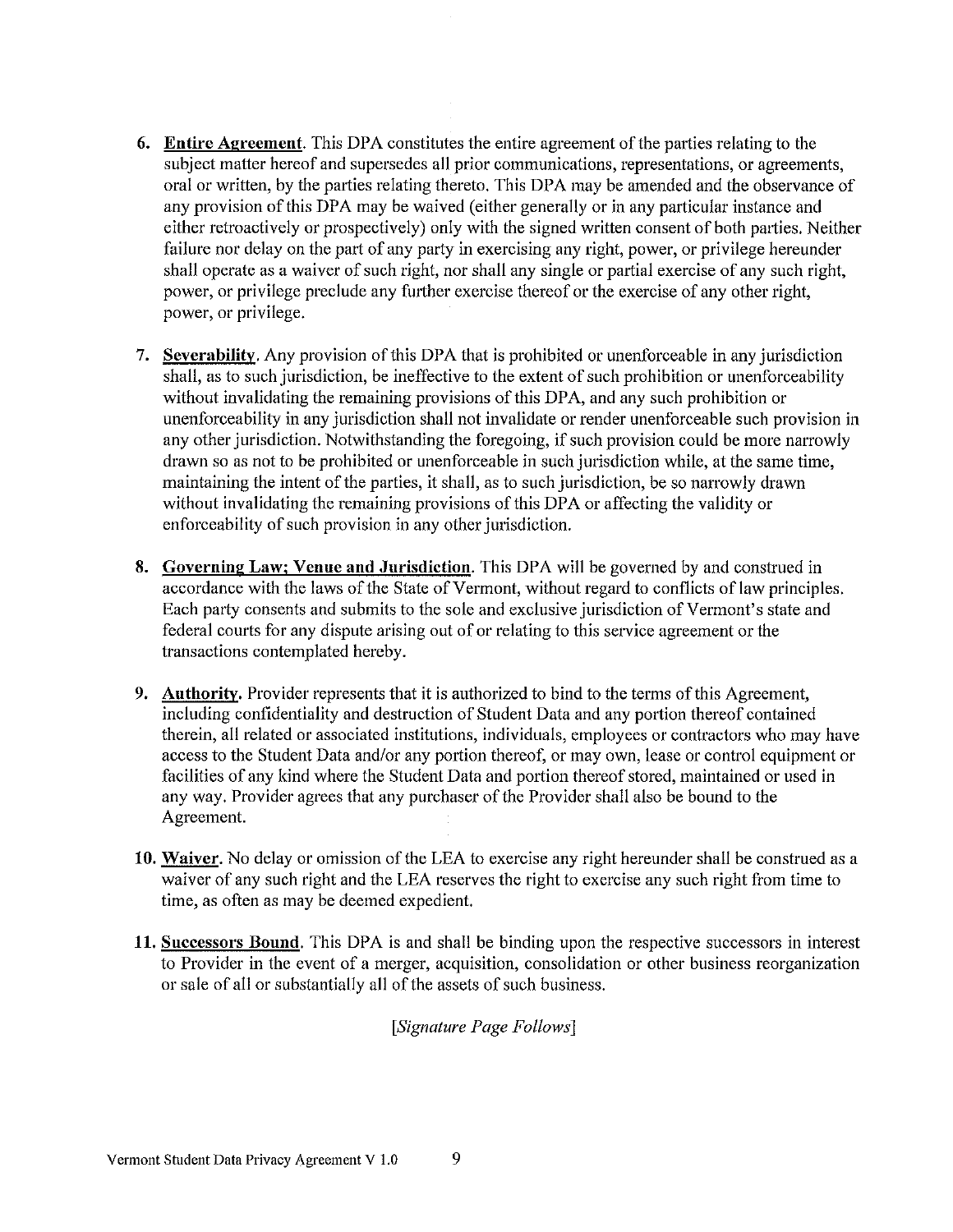IN WITNESS WHEREOF, the parties have executed this Student Data Privacy Agreement as of the last day noted below.

| Name<br>ovider                                                      | Zoom Video Communications, Inc. |                                                    |  |
|---------------------------------------------------------------------|---------------------------------|----------------------------------------------------|--|
| BΥ<br>rure ID: 75020da235                                           |                                 | 12/07/18<br>Date:                                  |  |
| Printed Name: Kari Zeni                                             | Title/Position:                 | <b>DPO</b>                                         |  |
|                                                                     |                                 |                                                    |  |
| Name of Local Education Agency: Southwest Vermont Supervisory Union |                                 |                                                    |  |
| $\frac{1}{2}$<br>BY:                                                | $\mathcal{B}_{\alpha}$          | Date: 12/10/2018                                   |  |
| Printed Name: Frank Barnes                                          |                                 | Title/Position: Director of Educational Technology |  |
|                                                                     |                                 |                                                    |  |
| Note: Electronic signature not permitted.                           |                                 |                                                    |  |
|                                                                     |                                 |                                                    |  |
|                                                                     |                                 |                                                    |  |
|                                                                     |                                 |                                                    |  |
|                                                                     |                                 |                                                    |  |
|                                                                     |                                 |                                                    |  |
|                                                                     |                                 |                                                    |  |
|                                                                     |                                 |                                                    |  |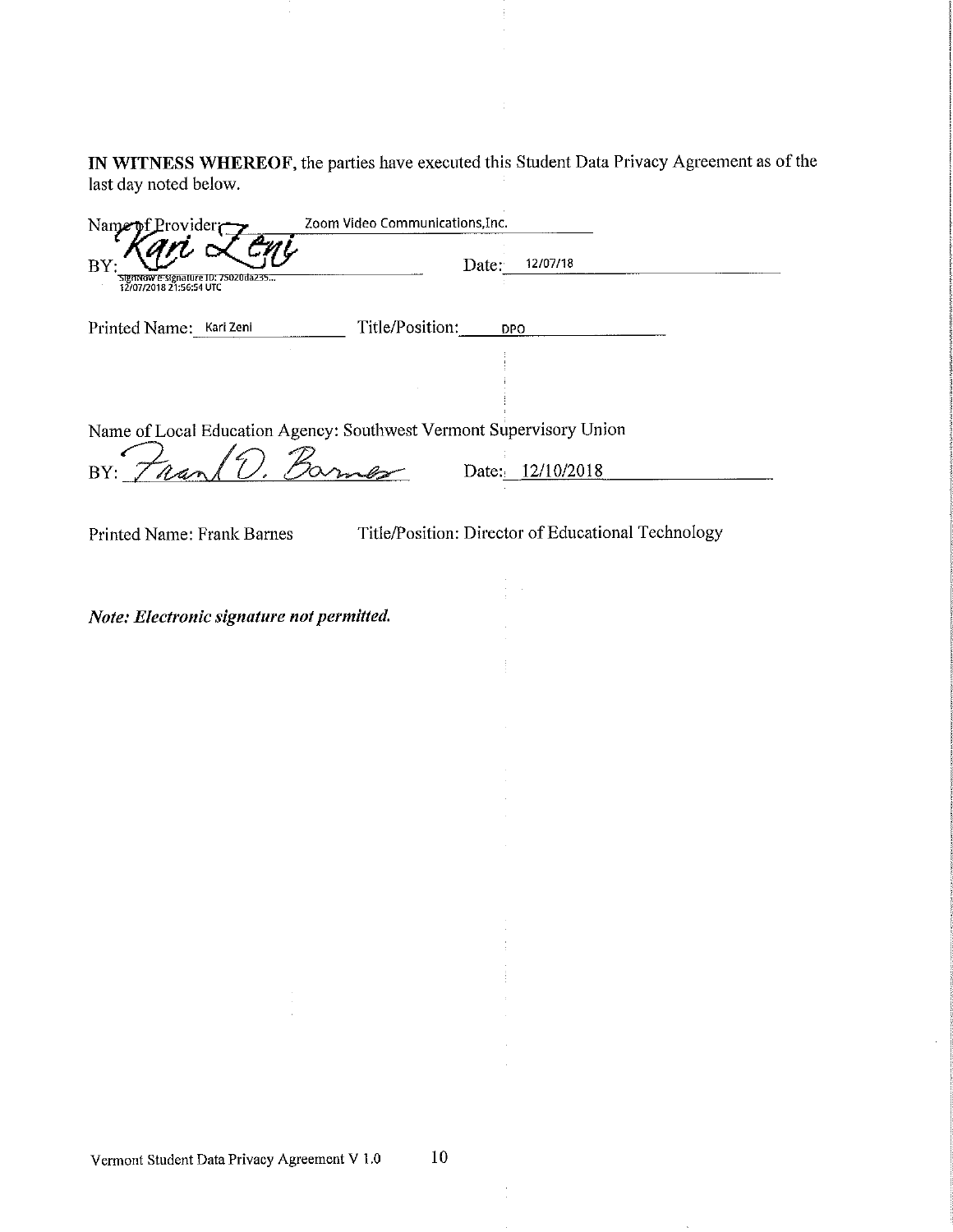#### **EXHIBIT** "A"

#### DESCRIPTION OF SERVICES

Zoom is the leader in modern enterprise video communications, with an easy, reliable cloud platform for video and audio conferencing, chat, and webinars across mobile, desktop, and room systems. Zoom Rooms is the original software-based conference room solution used around the world in board, conference, huddle, and training rooms, as well as executive offices and classrooms. Founded in 2011, Zoom helps businesses and organizations bring their teams together in a frictionless environment to get more done. Zoom is a private company headquartered in San Jose, CA.

Zoom unifies cloud video conferencing, online meetings, and IM/presence into one easy-to-use platform. Our solution offers the best video, audio, and wireless screen-sharing experience across Windows, Mac, Linux, Chrome OS, iOS, Android, Zoom Rooms, and H.323/SIP room systems.

 $11$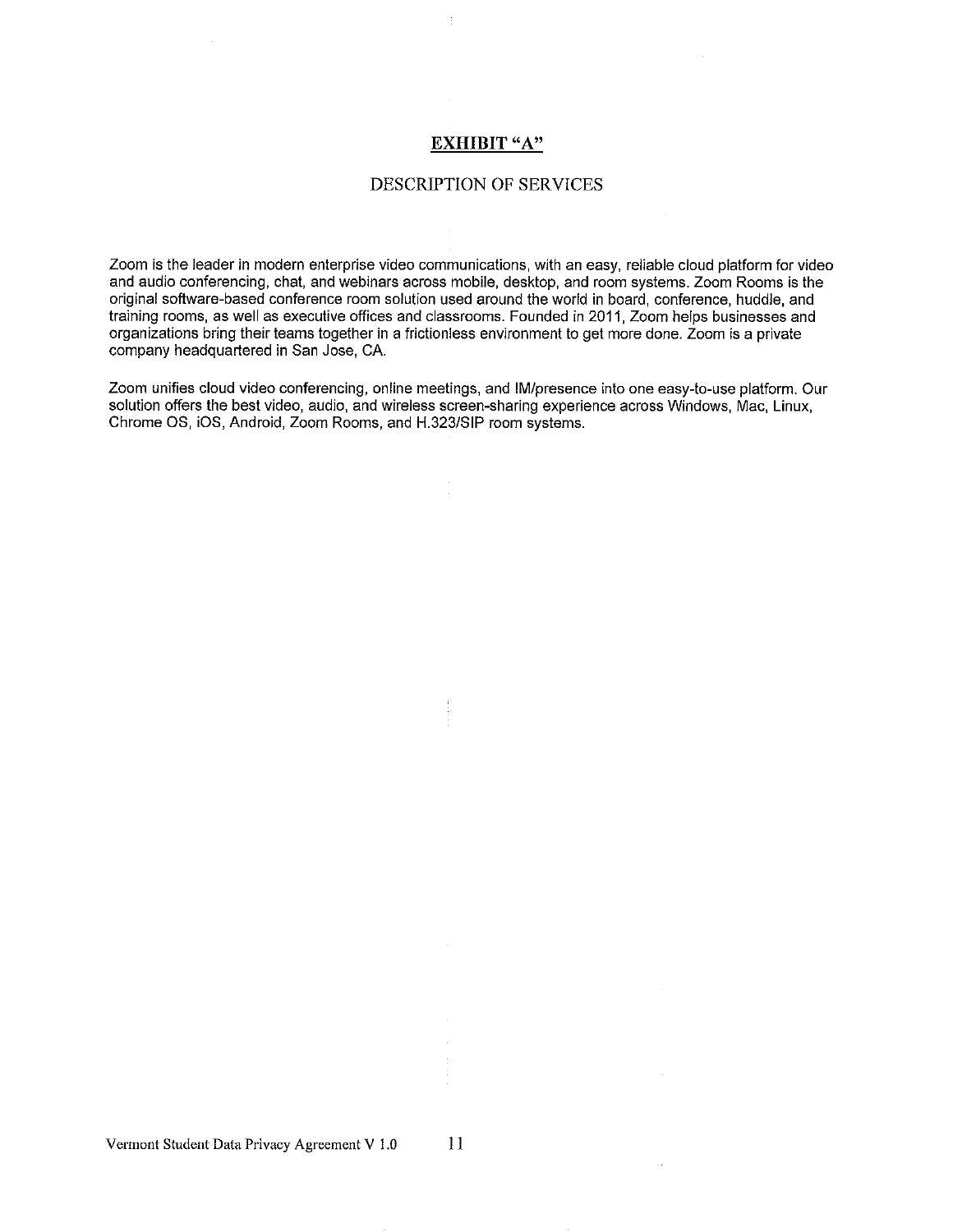# **EXHIBIT "B"**

# SCHEDULE OF DATA

÷

| system |
|--------|
| x      |
|        |
| x      |
|        |
|        |
|        |
|        |
|        |
|        |
|        |
|        |
|        |
|        |
|        |
|        |
|        |
|        |
|        |
|        |

| <b>Category</b> of<br>Data | <b>Elements</b>                  | <b>Check</b><br>if used<br>by<br>your<br>system |
|----------------------------|----------------------------------|-------------------------------------------------|
|                            | Language<br>information (native, |                                                 |
|                            | preferred or primary             |                                                 |
|                            | language spoken by               |                                                 |
|                            | student)                         |                                                 |
|                            | Other demographic                |                                                 |
|                            | information-Please               |                                                 |
|                            | specify:                         |                                                 |
|                            | Student school                   |                                                 |
|                            | enrollment                       |                                                 |
|                            | Student grade level              |                                                 |
|                            | Homeroom                         |                                                 |
|                            | Guidance counselor               |                                                 |
| Enrollment                 | Specific curriculum              |                                                 |
|                            | programs                         |                                                 |
|                            | Year of graduation               |                                                 |
|                            | Other enrollment                 |                                                 |
|                            | information-Please               |                                                 |
|                            | specify:                         |                                                 |
|                            | Address                          |                                                 |
| Parent/Guardian<br>Contact | Email                            |                                                 |
| Information                | Phone                            |                                                 |
|                            |                                  |                                                 |
|                            | Parent ID number                 |                                                 |
| Parent/Guardian            | (created to link                 |                                                 |
| TD.                        | parents to students)             |                                                 |
|                            |                                  |                                                 |
| Parent/Guardian            | First and/or Last                |                                                 |
| Name                       |                                  |                                                 |
|                            |                                  |                                                 |
|                            | Student scheduled                |                                                 |
| Schedule                   | courses                          |                                                 |
|                            | Teacher names                    |                                                 |
|                            |                                  |                                                 |

12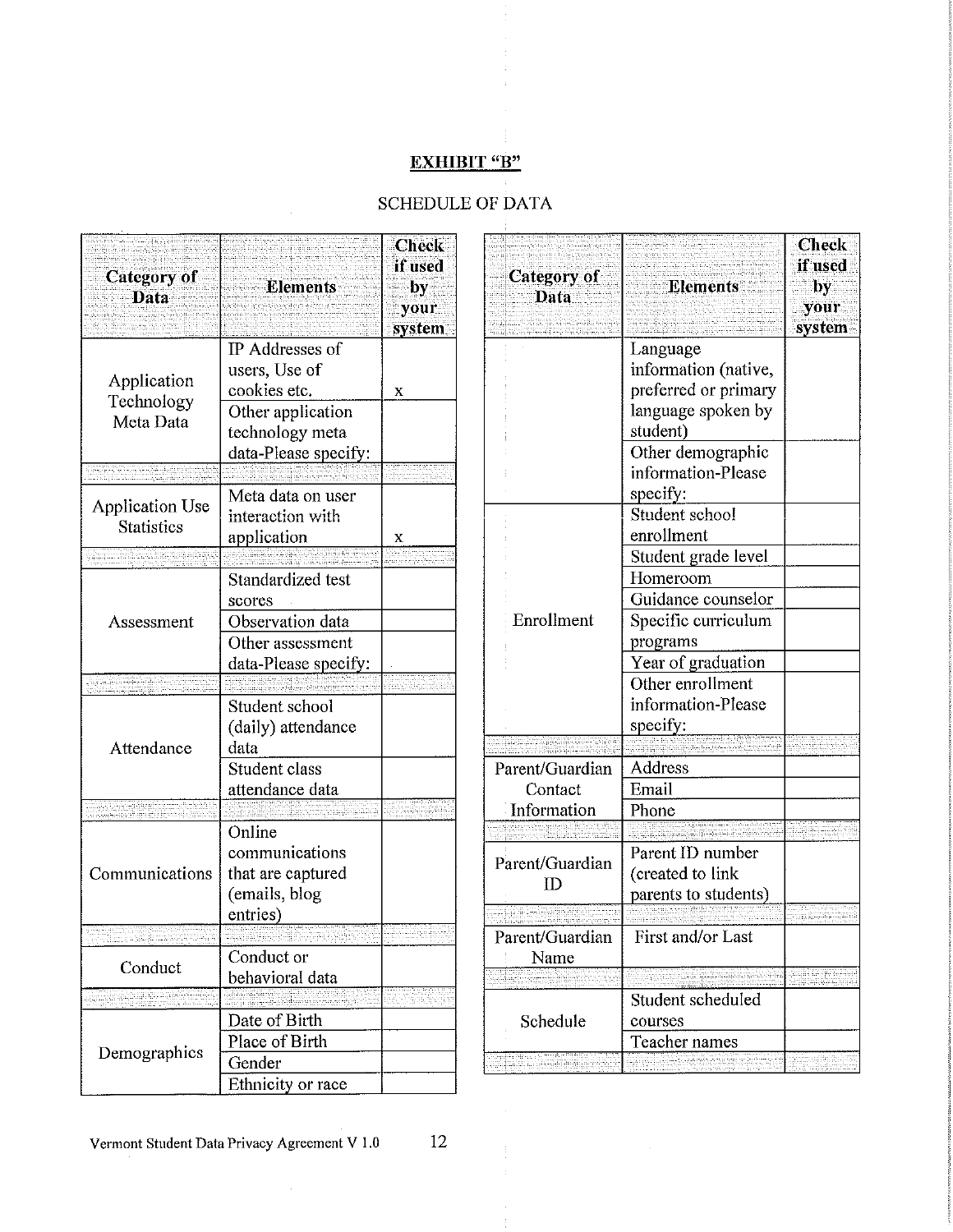| <b>Category of</b><br>Data | <b>Elements</b>                   | <b>Check</b><br>if used<br>by.<br>your<br>system |
|----------------------------|-----------------------------------|--------------------------------------------------|
|                            | English language                  |                                                  |
|                            | learner information               |                                                  |
|                            | Low income status                 |                                                  |
|                            | Medical alerts                    |                                                  |
|                            | /health data                      |                                                  |
|                            | Student disability                |                                                  |
|                            | information                       |                                                  |
| Special Indicator          | Specialized<br>education services |                                                  |
|                            | (IEP or 504)                      |                                                  |
|                            | Living situations                 |                                                  |
|                            | (homeless/foster                  |                                                  |
|                            | care)                             |                                                  |
|                            | Other indicator                   |                                                  |
|                            | information-Please                |                                                  |
|                            | specify:                          |                                                  |
|                            |                                   | <b>Check</b>                                     |
|                            |                                   | if used                                          |
| <b>Category of</b>         | <b>Elements</b>                   | by                                               |
| <b>Data</b>                |                                   | your                                             |
|                            |                                   | system                                           |
| <b>Student Contact</b>     | Address                           |                                                  |
| Information                | Email                             | х                                                |
|                            | Phone                             |                                                  |
|                            |                                   |                                                  |
|                            | Local (School                     |                                                  |
|                            | district) ID number               |                                                  |
|                            | State ID number                   |                                                  |
|                            | Vendor/App                        |                                                  |
| Student                    | assigned student ID               |                                                  |
| Identifiers                | number                            |                                                  |
|                            | Student app                       |                                                  |
|                            | username                          |                                                  |
|                            | Student app                       |                                                  |
|                            | passwords                         |                                                  |
|                            |                                   |                                                  |
| <b>Student Name</b>        | First and/or Last                 |                                                  |
|                            |                                   |                                                  |

 $\sim$   $\sim$ 

| Category of<br><b>Data</b>         | <b>Elements</b>                                                                                                                                  | Check<br>if used<br>by<br>your<br>system |
|------------------------------------|--------------------------------------------------------------------------------------------------------------------------------------------------|------------------------------------------|
| Student In App<br>Performance      | Program/application<br>performance<br>(typing program-<br>student types 60<br>wpm, reading<br>program-student<br>reads below grade<br>level)     |                                          |
|                                    |                                                                                                                                                  |                                          |
| Student Program<br>Membership      | Academic or<br>extracurricular<br>activities a student<br>may belong to or<br>participate in                                                     |                                          |
|                                    |                                                                                                                                                  |                                          |
| <b>Student Survey</b><br>Responses | Student responses<br>to surveys or<br>questionnaires                                                                                             |                                          |
|                                    |                                                                                                                                                  |                                          |
| Student work                       | Student generated<br>content; writing,<br>pictures etc.<br>Other student work<br>data -Please<br>specify:                                        |                                          |
|                                    |                                                                                                                                                  |                                          |
| Transcript                         | Student course<br>grades<br>Student course data<br>Student course<br>grades/performance<br>scores<br>Other transcript<br>data-Please<br>specify: |                                          |
| Transportation                     | Student bus<br>assignment<br>Student pick up<br>and/or drop off<br>location                                                                      |                                          |

 $\sim 10$ 

 $\hat{\mathcal{L}}$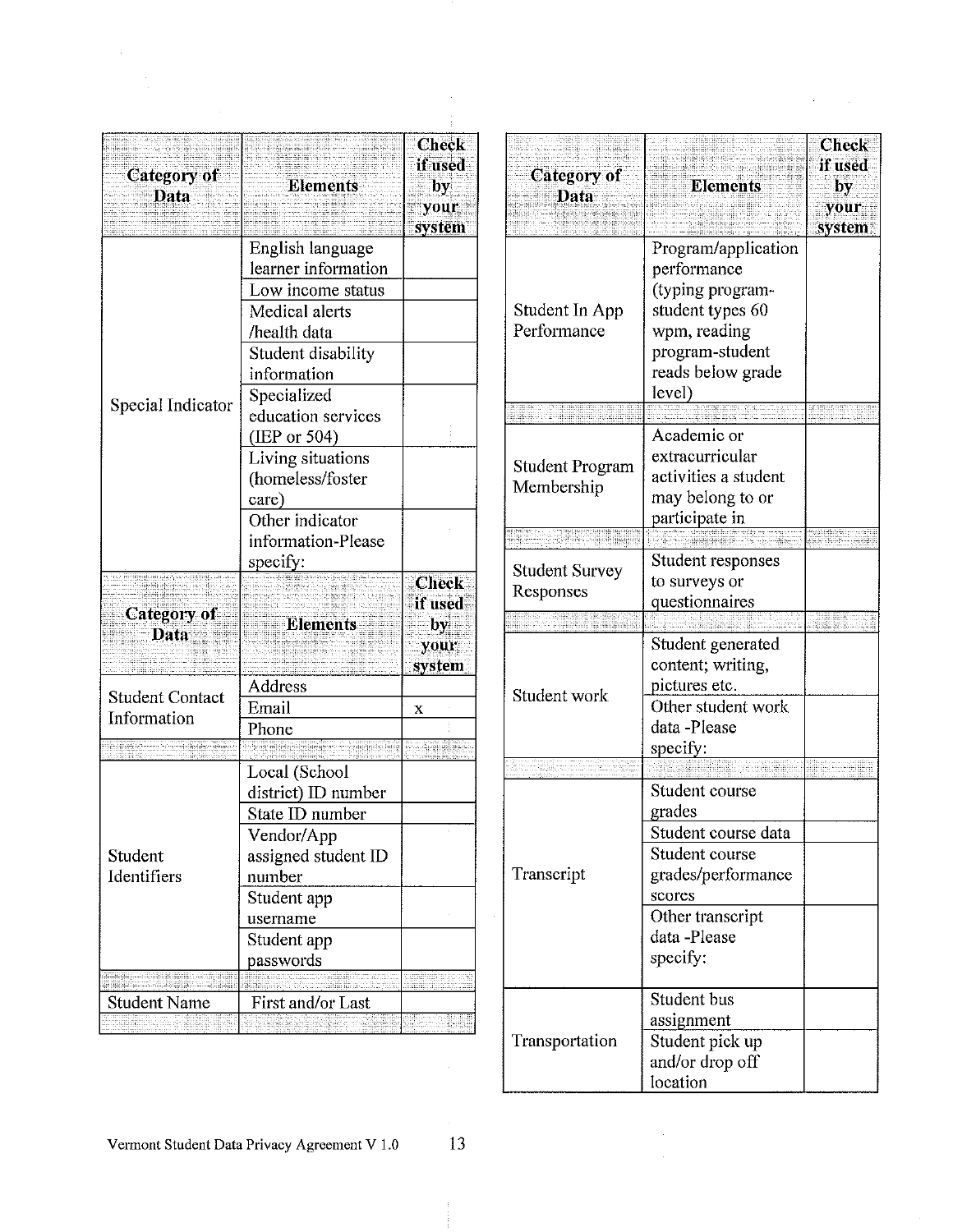|                            |                      | <b>Check</b><br>if used |
|----------------------------|----------------------|-------------------------|
| <b>Category of</b><br>Data | <b>Elements</b>      | by                      |
|                            |                      | system                  |
|                            | Student bus card ID  |                         |
|                            | number               |                         |
|                            | Other transportation |                         |
|                            | data -Please         |                         |
|                            | specify:             |                         |

|             |                     | <b>Check</b> |
|-------------|---------------------|--------------|
|             |                     |              |
|             |                     |              |
|             |                     | if used      |
|             |                     |              |
| Category of |                     |              |
|             | <b>Elements</b>     | by           |
| Data        |                     |              |
|             |                     |              |
|             |                     | vour         |
|             |                     |              |
|             |                     | system       |
|             |                     |              |
|             |                     |              |
|             |                     |              |
|             |                     |              |
|             |                     |              |
|             | Please list each    |              |
|             |                     |              |
|             | additional data     |              |
| Other       |                     |              |
|             | element used,       |              |
|             | stored or collected |              |
|             |                     |              |
|             | by your application |              |
|             |                     |              |

No Student Data Collected at this time \*Provider shall immediately notify LEA if this designation is no longer applicable.

 $\bar{z}$  $\hat{\mathbf{r}}$ 

14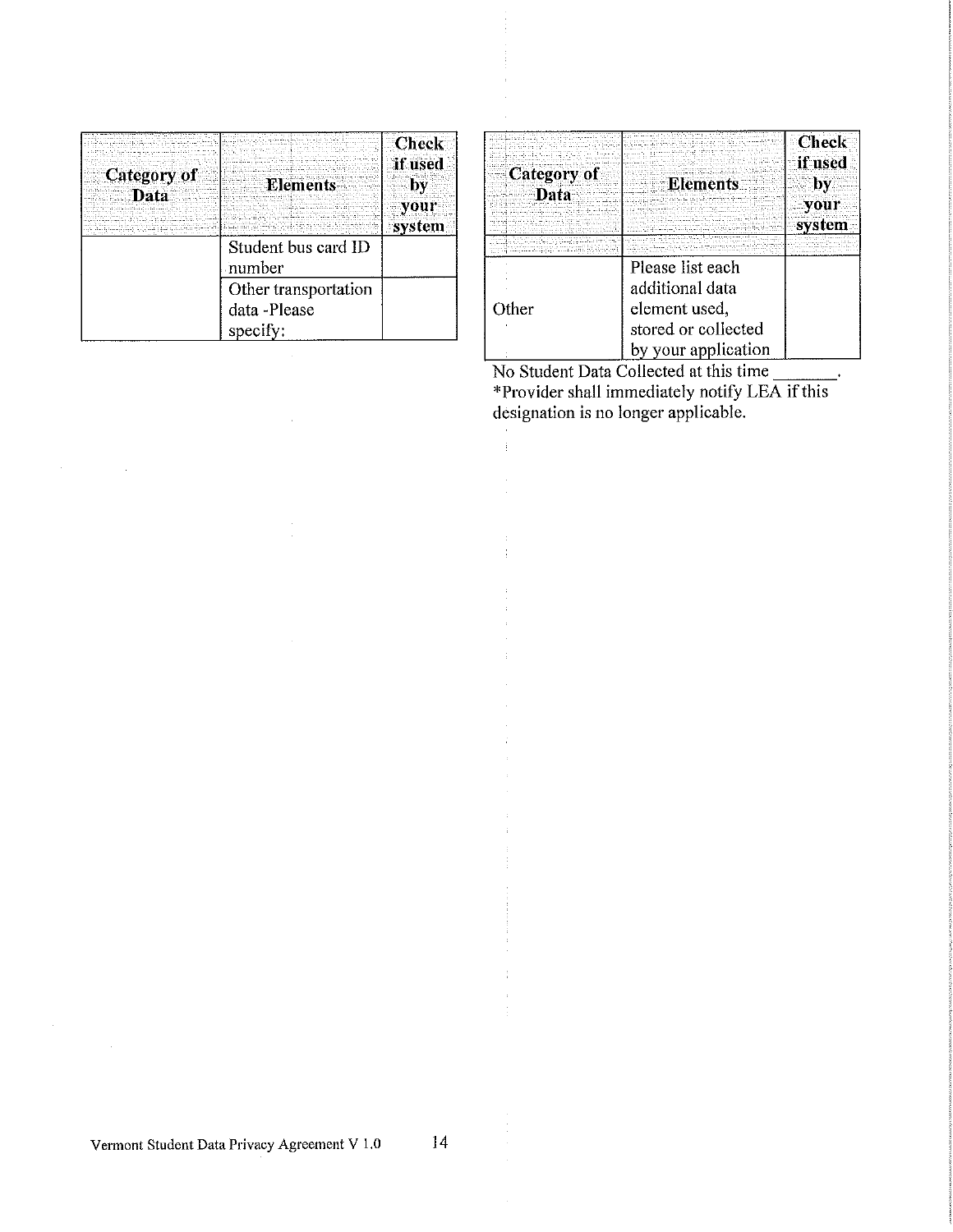### **EXHIBIT "C"**

 $\ddot{\phantom{a}}$ 

### **DEFINITIONS**

De-Identifiable Information (DII): De-Identification refers to the process by which the Vendor removes or obscures any Personally Identifiable Information ("PII") from student records in a way that removes or minimizes the risk of disclosure of the identity of the individual and information about them.

**Educational Records:** Educational Records are official records, files and data directly related to a student and maintained by the school or local education agency, including but not limited to, records encompassing all the material kept in the student's cumulative folder, such as general identifying data, records of attendance and of academic work completed, records of achievement, and results of evaluative tests, health data, disciplinary status, test protocols and individualized education programs. For purposes of this DPA, Educational Records are referred to as Student Data.

NIST: Draft National Institute of Standards and Technology ("NIST") Special Publication Digital Authentication Guideline.

**Operator:** The term "Operator" means the operator of an Internet Website, online service, online application, or mobile application with actual knowledge that the site, service, or application is used primarily for K-12 school purposes and was designed and marketed for K-12 school purposes. For the purpose of the Service Agreement, the term "Operator" is replaced by the term "Provider." This term shall encompass the term "Third Party," as it is found in applicable state statues.

Personally Identifiable Information (PII): The terms "Personally Identifiable Information" or "PII" shall include, but are not limited to, student data, metadata, and user or pupil-generated content obtained by reason of the use of Provider's software, website, service, or app, including mobile apps, whether gathered by Provider or provided by LEA or its users, students, or students' parents/guardians. PII includes Indirect Identifiers, which is any information that, either alone or in aggregate, would allow a reasonable person to be able to identify a student to a reasonable certainty. For purposes of this DPA, Personally Identifiable Information shall include the categories of information listed in the definition of Student Data.

Provider: For purposes of the Service Agreement, the term "Provider" means provider of digital educational software or services, including cloud-based services, for the digital storage, management, and retrieval of pupil records. Within the DPA the term "Provider" includes the term "Third Party" and the term "Operator" as used in applicable state statutes.

Pupil Generated Content: The term "pupil-generated content" means materials or content created by a pupil during and for the purpose of education including, but not limited to, essays, research reports, portfolios, creative writing, music or other audio files, photographs, videos, and account information that enables ongoing ownership of pupil content.

**Pupil Records:** Means both of the following: (1) Any information that directly relates to a pupil that is maintained by LEA and (2) any information acquired directly from the pupil through the use of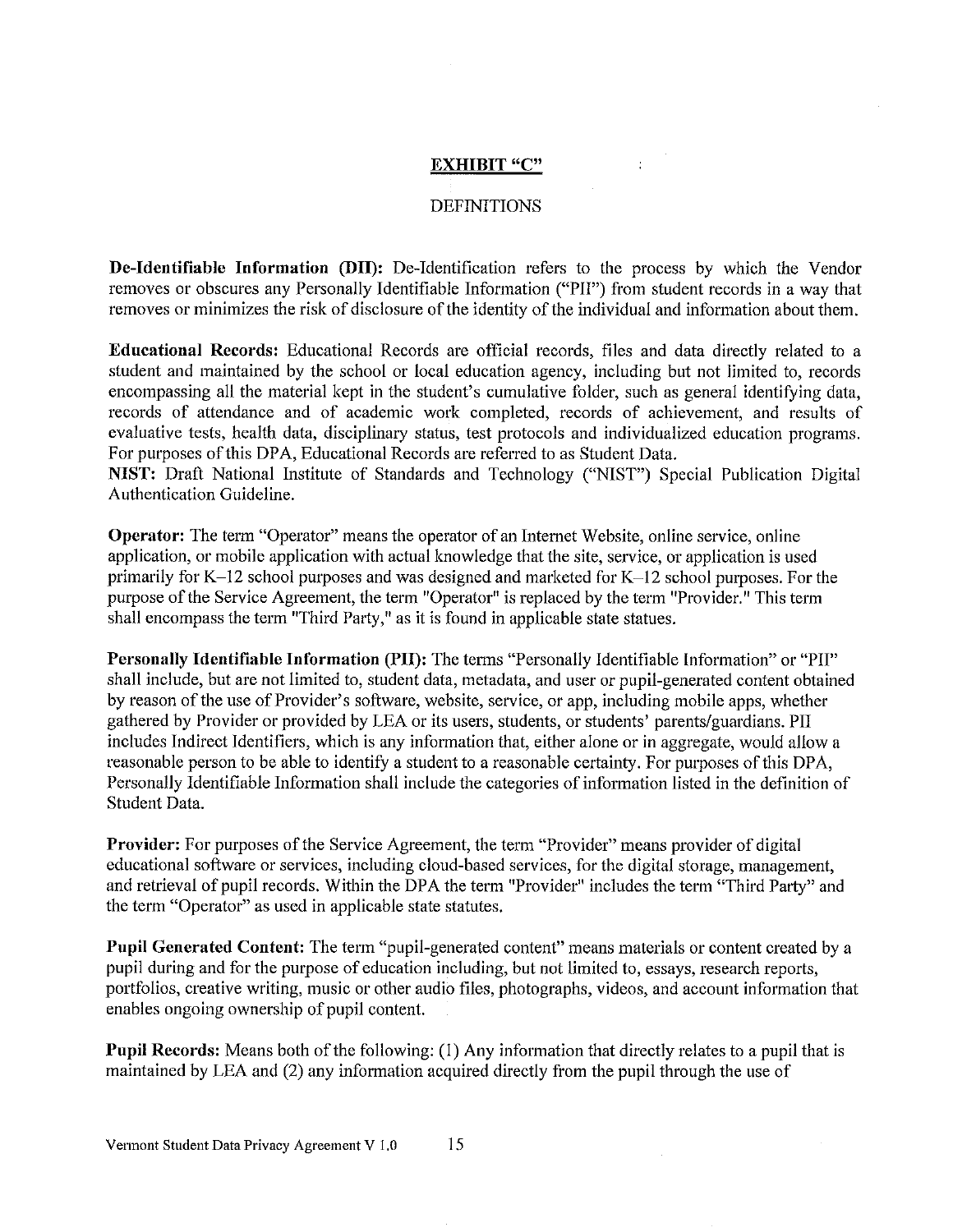instructional software or applications assigned to the pupil by a teacher or other LEA employee. For the purposes of this Agreement, Pupil Records shall be the same as Educational Records, Student Personal Information and Covered Information, all of which are deemed Student Data for the purposes of this Agreement.

Service Agreement: Refers to the Contract or Purchase Order to which this DPA supplements and modifies.

School Official: For the purposes of this Agreement and pursuant to 34 CFR 99.31 (B), a School Official is a contractor that: (1) Performs an institutional service or function for which the agency or institution would otherwise use employees; (2) Is under the direct control of the agency or institution with respect to the use and maintenance of education records; and (3) Is subject to 34 CFR 99.33(a) governing the use and re-disclosure of personally identifiable information from student records.

Student Data: Student Data includes any data, whether gathered by Provider or provided by LEA or its users, students, or students' parents/guardians, that is descriptive of the student including, but not limited to, information in the student's educational record or email, first and last name, home address, telephone number, email address, or other information allowing online contact, discipline records, videos, test results, special education data, juvenile dependency records, grades, evaluations, criminal records, medical records, health records, social security numbers, biometric information, disabilities, socioeconomic information, food purchases, political affiliations, religious information text messages, documents, student identifies, search activity, photos, voice recordings or geolocation information. Student Data shall constitute Pupil Records for the purposes of this Agreement, and for the purposes of Vermont and Federal laws and regulations. Student Data as specified in Exhibit B is confirmed to be collected or processed by the Provider pursuant to the Services. Student Data shall not constitute that information that has been anonymized or de-identified, or anonymous usage data regarding a student's use of Provider's services.

SDPC (The Student Data Privacy Consortium): Refers to the national collaborative of schools, districts, regional, territories and state agencies, policy makers, trade organizations and marketplace providers addressing real-world, adaptable, and implementable solutions to growing data privacy concerns.

Student Personal Information: "Student Personal Information" means information collected through a school service that personally identifies an individual student or other information collected and maintained about an individual student that is linked to information that identifies an individual student. For purposes of this DPA, Student Personal Information is referred to as Student Data.

Subscribing LEA: An LEA that was not party to the original Services Agreement and who accepts the Provider's General Offer of Privacy Terms.

Sub-processor: For the purposes of this Agreement, the term "Sub-processor" (sometimes referred to as the "Subcontractor") means a party other than LEA or Provider, who Provider uses for data collection, analytics, storage, or other service to operate and/or improve its software, and who has access to PII.

**Targeted Advertising:** Targeted advertising means presenting an advertisement to a student where the selection of the advertisement is based on student information, student records or student generated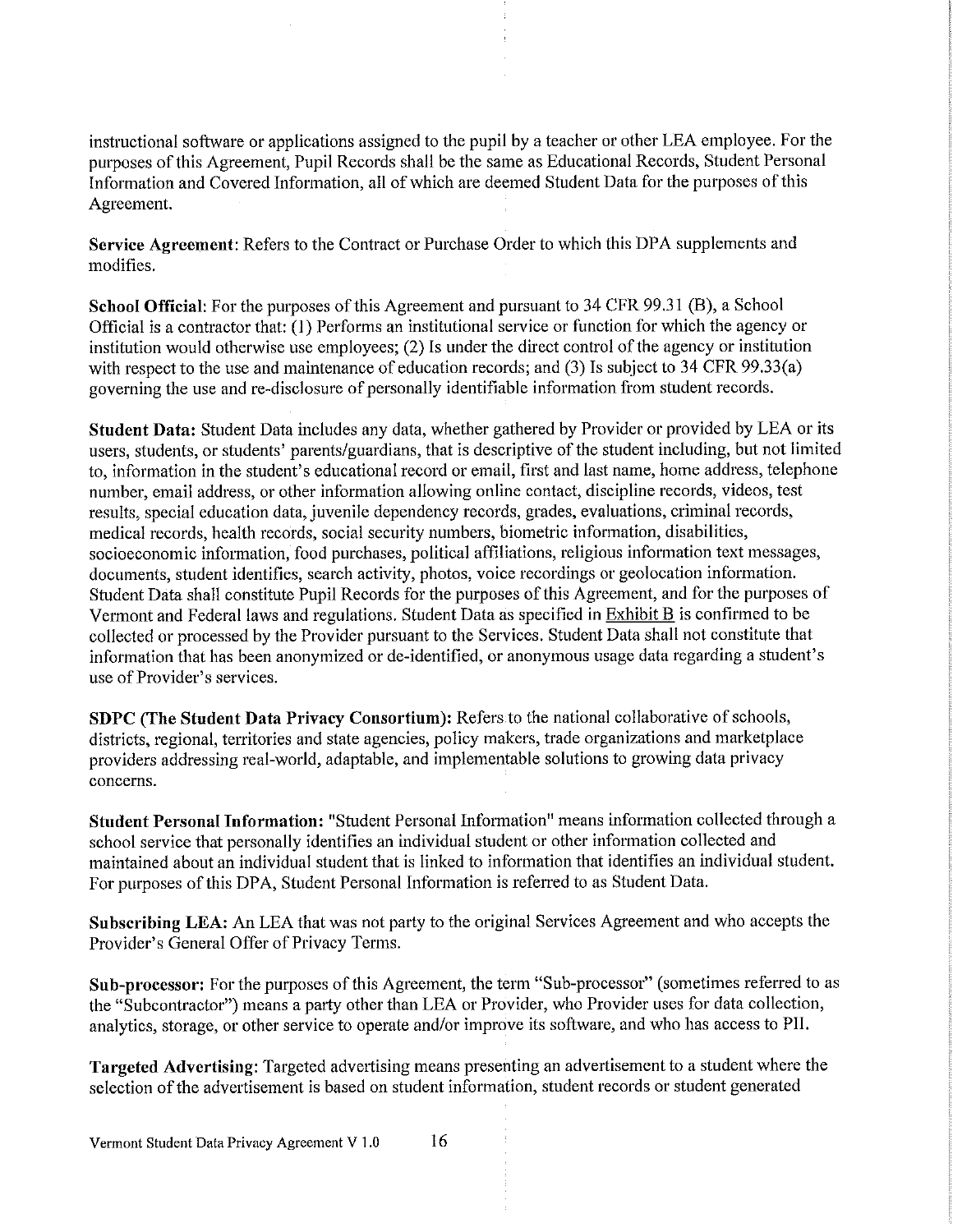content or inferred over time from the usage of the Provider's website, online service or mobile application by such student or the retention of such student's online activities or requests over time.

Third Party: The term "Third Party" means a provider of digital educational software or services, including cloud-based services, for the digital storage, management, and retrieval of pupil records. However, for the purpose of this Agreement, the term "Third Party" when used to indicate the provider of digital educational software or services is replaced by the term "Provider."

÷. Î.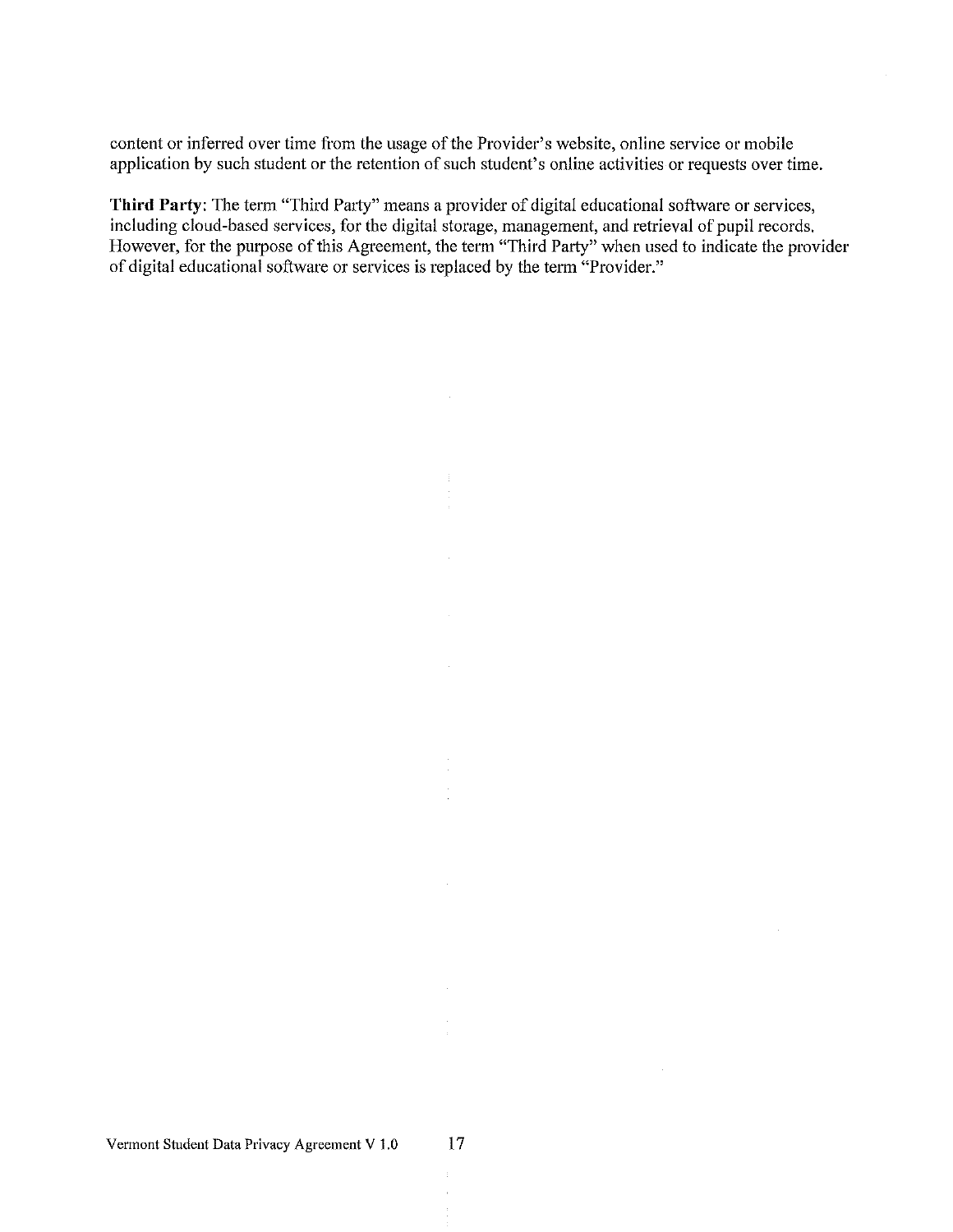#### **EXHIBIT "D"**

## DIRECTIVE FOR DISPOSITION OF DATA

[Name or District or LEA] directs Zoom Video Communications, Inc. to dispose of data obtained by Company pursuant to the terms of the Service Agreement between LEA and Company. The terms of the Disposition are set forth below:

| <b>Extent of Disposition</b><br>Disposition shall be:                               | Partial. The categories of data to be disposed of are as<br>follows:<br>[INSERT CATEGORIES]<br>X Complete. Disposition extends to all categories of data.                                                                                                                     |
|-------------------------------------------------------------------------------------|-------------------------------------------------------------------------------------------------------------------------------------------------------------------------------------------------------------------------------------------------------------------------------|
| <b>Nature of Disposition</b><br>Disposition shall be by:                            | X Destruction or deletion of data.<br>Transfer of data. The data shall be transferred as set forth<br>in an attachment to this Directive. Following confirmation from<br>LEA that data was successfully transferred, Provider shall<br>destroy or delete all applicable data. |
| <b>Timing of Disposition</b><br>Data shall be disposed of by the<br>following date: | X As soon as commercially practicable<br>By (Insert Date) $\_\_$<br>Provider will report to LEA the actions taken to ensure the<br>disposition of data and date on which it was completed.                                                                                    |

Frank D, Barnes

Authorized Representative of LEA

12/10/2018 Date

Verification of Disposition of Data by Authorized Representative of Provider Date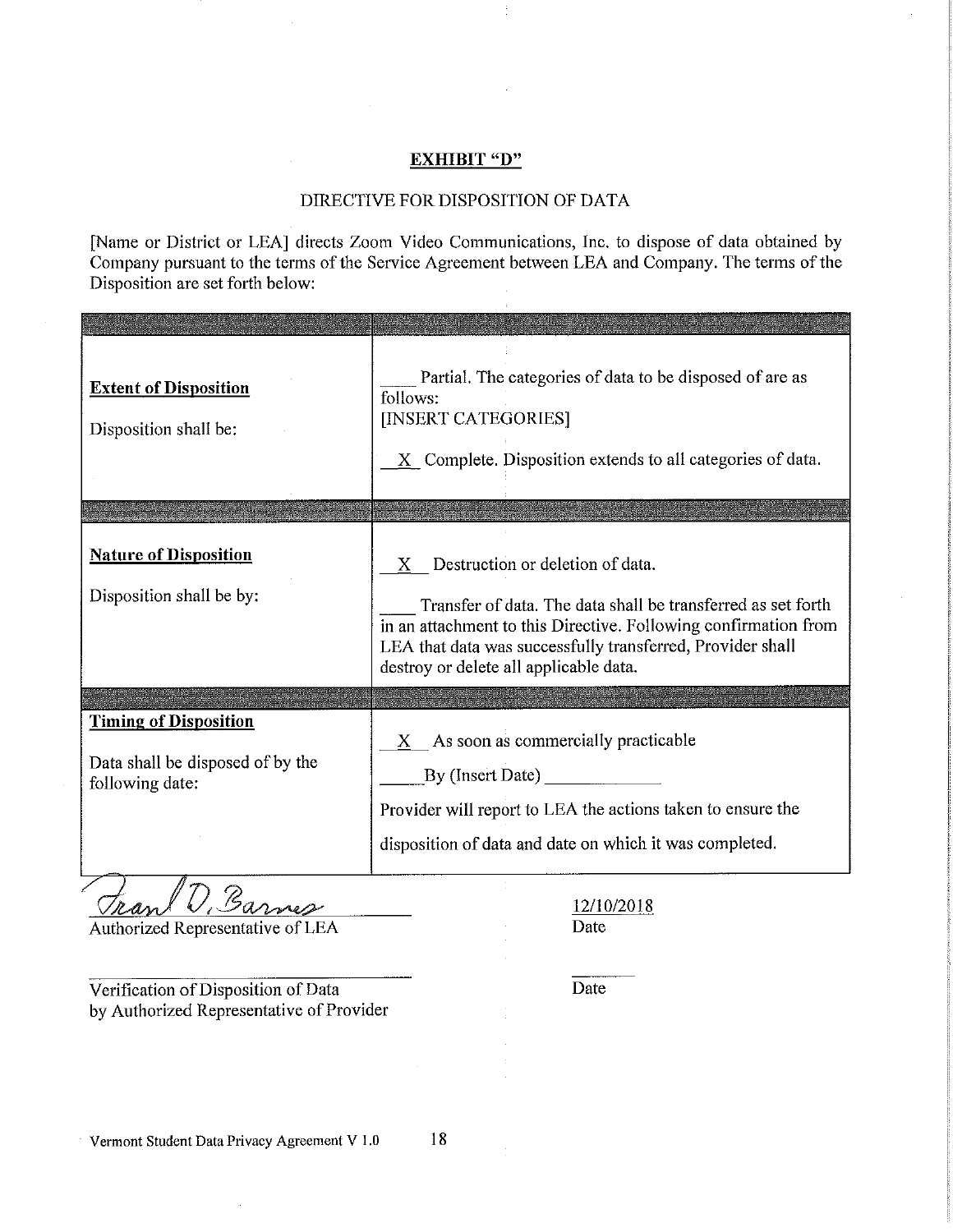# **OPTIONAL EXHIBIT "E" GENERAL OFFER OF PRIVACY TERMS**

### 1. Offer of Terms

Provider offers the same privacy protections found in this DPA between it and the LEA to any other school district ("Subscribing LEA") who accepts this General Offer though its signature below. The Provider agrees that the information on the next page will be replaced throughout the Agreement with the information specific to the Subscribing LEA filled on the next page for the Subscribing LEA. This General Offer shall extend only to privacy protections and Provider's signature shall not necessarily bind Provider to other terms, such as price, term, or schedule of services, or to any other provision not addressed in this DPA. The Provider and the Subscribing LEA may also agree to change the data provide by LEA to the Provider to suit the unique needs of the Subscribing LEA. The Provider may withdraw the General Offer in the event of:  $(1)$  a material change in the applicable privacy statues;  $(2)$  a material change in the services and products subject listed in the Originating Service Agreement; or three (3) years after the date of Provider's signature to this Form. Provider shall notify the LEA in the event of any withdrawal so that this information may be transmitted to the Subscribing LEAs.

Zoom Video Communications, Inc.

| BY:          |  |
|--------------|--|
| Drintod Nomo |  |

| Date: |                 |  |  |
|-------|-----------------|--|--|
|       | Title/Position: |  |  |

## 2. Subscribing LEA

A Subscribing LEA, by signing a separate Service Agreement with Provider, and by its signature below, accepts the General Offer of Privacy Terms. The Subscribing LEA's individual information is contained on the next page. The Subscribing LEA and the Provider shall therefore be bound by the same terms of this DPA.

| BY:                                   | Date:           |  |
|---------------------------------------|-----------------|--|
| Printed Name:                         | Title/Position: |  |
| <b>SCHOOL DISTRICT NAME:</b><br>DATE: |                 |  |
| DESIGNATED REPRESENTATIVE OF LEA:     |                 |  |
| Name                                  |                 |  |
| Title                                 |                 |  |
| Address                               |                 |  |
| Telephone Number                      |                 |  |
| Email                                 |                 |  |
|                                       |                 |  |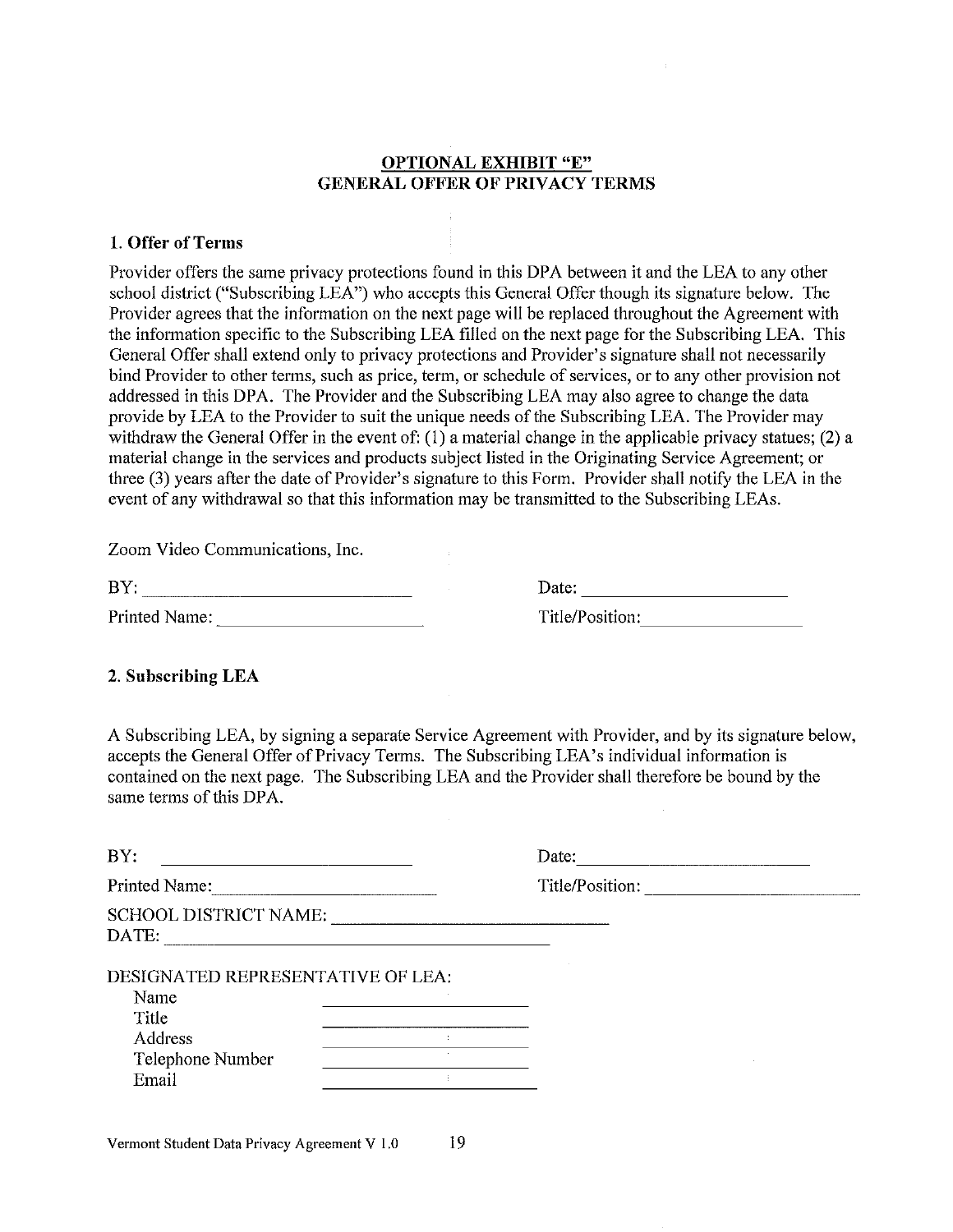# **EXHIBIT "F" DATA SECURITY REQUIREMENTS (OPTIONAL)**

[INSERT ADDITIONAL DATA SECURITY REQUIREMENTS HERE]

 $\hat{\mathbf{r}}$ 

 $\mathcal{L}$ 

00618-00001/4286742.1

 $\bar{z}$